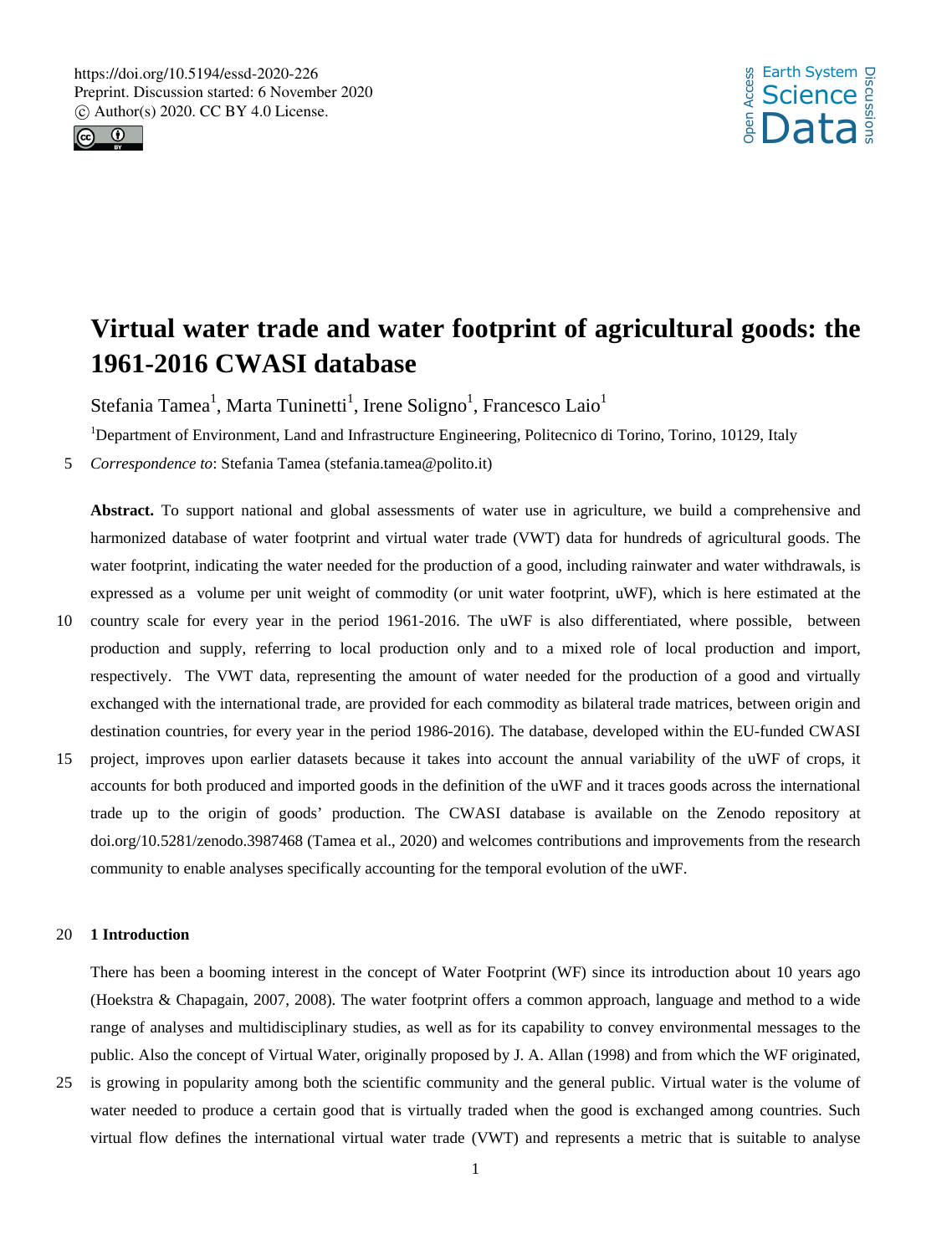



environmental and multidisciplinary aspects related to global trade of agricultural goods, to water management and to agricultural policy. Similarly, the WF identifies the freshwater needed for the production of goods along the full supply 30 chain, eventually separating between water from precipitation (green) or from surface/ground-water bodies (blue). The WF provides a quantitative framework to analyse the volume of water embedded in agricultural goods and the efficiency of water use, when the metric is computed per unit weight of each good (hereafter referred to as the unit water footprint, or uWF). The term *unit water footprint* is here introduced to unify the current terminology which includes "water footprint", used indifferently for volumes and for volumes per unit weight, "crop water footprint" 35 which excludes livestock products, or "virtual water content" mainly used within the context of trade (see for e.g., Hoekstra et al., 2011; Konar et al., 2011; Dalin et al., 2012; Tuninetti et al., 2015).

Assessment of WF and VWT requires a relatively large amount of data combining production and trade data (in tonnes) and unit water footprint data (in cubic meters per tonne). As for uWF data, the first remarkable effort about data sharing

- 40 has been made by the Water Footprint Network, which published a large dataset of uWF for several primary and processed agricultural goods having crop and animal origin (Mekonnen & Hoekstra, 2010a, 2010b). This database, named WaterStat, includes average values over the period 1996-2005 and has been the basis of the water footprint assessment as proposed, e.g., in Hoekstra et al. (2011). Other uWF datasets exist, which are based on spatially distributed models coupling the soil water balance with vegetation growth (see, e.g., Tuninetti et al., 2015, and 45 references therein); such databases mostly refer to a single year or period or to long-term simulations. Other datasets,
- referring to blue water or to scarcity-weighted indicators, are also available within the literature related to Life Cycle Assessment (e.g., Pfister et al., 2011; Pfister et al., 2016). The temporal variability of uWF has been seldom considered. Few examples include water scarcity indexes (e.g., Pfister & Bayer, 2014), or annual time series of uWF in the EORA database, based on assumptions about the economic growth of different production sectors (Lenzen et al., 2013).
- 50 Recently, Tuninetti et al. (2017) proposed a Fast-Track methodology to adapt crop-based uWF data from WaterStat through agricultural yield data.

Focusing on international trade, physical trade flow databases are maintained for example by the Food and Agriculture Organization (FAOSTAT) or directly by the United Nations (UN-COMTRADE). Early publications by the Water

55 Footprint Network (e.g., Hoekstra & Chapagain, 2011) are based on the combination of such trade databases and WaterStat to produce WF assessments. Another relevant framework for trade data are Input-Output tables, tracing supply chains across sectors and countries, whose worldwide dimension is captured by global multi-regional inputoutput tables (MRIO) (see Tukker & Dietzenbacher, 2013, for a review). In such a framework, some MRIO databases offer specific water-related extensions, quantifying water volumes associated to international trade (e.g., Geschke &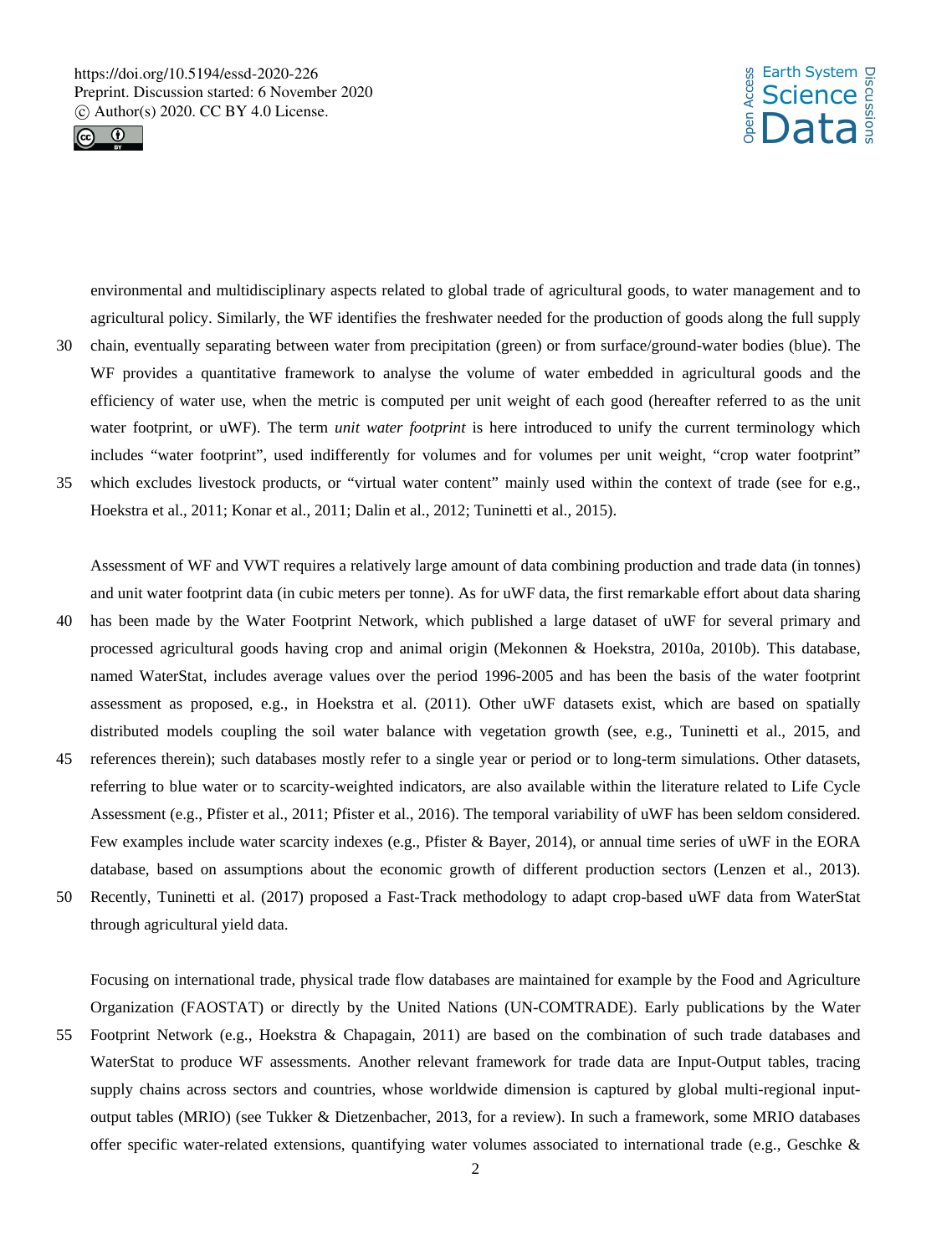



60 Hadjikakou, 2017). Two relevant examples are the EORA database (Lenzen et al., 2013) and EXIOBASE (Stadler et al, 2108), both including a water assessment distinguishing between green and blue water and including the temporal variability, although product categories and geographical regions are more aggregated than in the present study. Supply chains and trade of specific products, with their impact on the local environment and the water resources are also the objectives of the TRASE project developed by the Stockholm Environment Institute and the Global Canopy Programme 65 (SEI, 2019). Such project focuses on a limited set of products, although accurately investigating their supply chain and

environmental effects.

In an attempt to classify different methods for VWT and WF assessment, two approaches can be identified: the bottomup and the top-down approach. The *bottom-up* approach refers to a process-based analysis, with a detailed description 70 of production processes and associated water volumes. Within such approach, the uWF of each good is multiplied by the (produced or traded) quantity of such good and resulting water volumes are then summed across goods. WaterStat is the main example of a bottom-up approach The *top-down* approach aims at tracing full supply chains throughout economic sectors and different countries. Input–output analyses, frequently used in Economics for environmental assessments, belong to this approach (Duarte & Yang, 2011). Bottom-up approaches do not consider the entire supply

- 75 chain of goods and can be affected by truncation errors when used to assess the water footprint of final consumption (Feng et al., 2011). At the same time, bottom-up techniques can offer high resolution enabling, for example, to differentiate the water associated to the production of a large variety of single (agricultural) products. A major problem affecting bottom-up approaches is the identification of the geographic origin of produced goods (Hubacek & Feng, 2016). In many cases, product re-export disconnects producing and consuming countries, now allowing a correct
- 80 identification of dependencies and externalities. In the present work, we improve the traditional bottom-up approach by identifying the origin of produced goods and reconstructing the supply chain of agricultural goods, implementing the method proposed in Kastner et al (2011). With such improvement, the VWT quantified in the present database aims both at best estimating the water embodied in bilateral trade and at providing accurate estimates of the total virtual water embedded in final consumption (Feng et al., 2011; Lenzen et al., 2013).
- 85

In this publication, we present an open database of virtual water trade, including the annual trade matrices (years 1986- 2016) and the annual virtual water export (years 1961-2016) associated to a large number of agricultural products, as well as their unit water footprint in all countries (years 1961-2016), referring to the sum of green water (originated from rainfall) and blue water (originated from surface- and ground-water bodies). Starting from the uWF dataset in 90 Mekonnen & Hoekstra (2010a, 2010b), we extend it to consider the temporal variability of uWF. Improvements also

include the differentiation between the production-side and supply-side of uWF. The new time-varying uWF are applied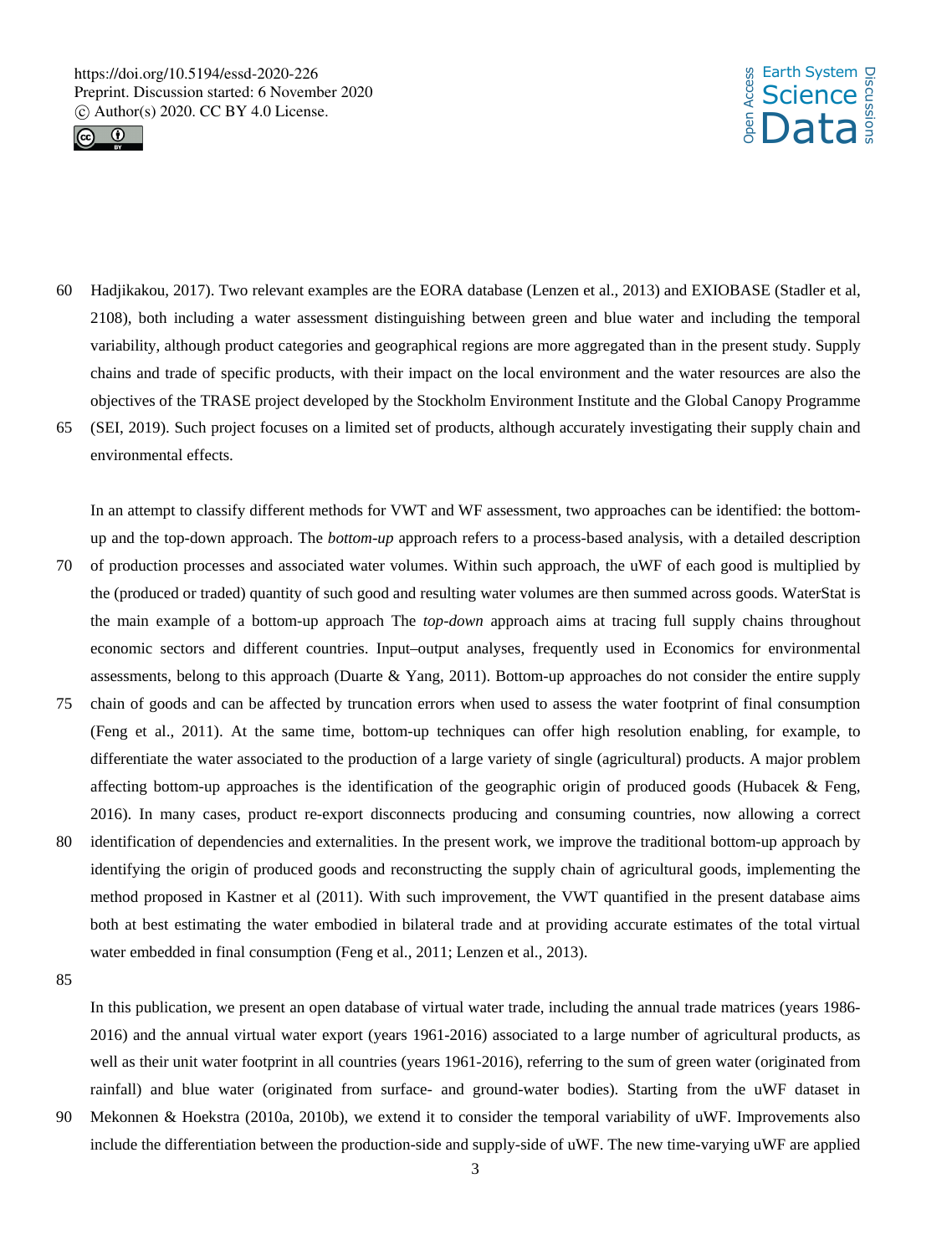



to the FAO datasets of agricultural production, of country export, and to the reconstructed detailed trade matrices, generating the CWASI database.

- 95 The database addresses several needs: (i) the need for a comprehensive and harmonized database of uWF, WF and VWT, (ii) the need to adopt unit water footprints that vary in time, as recently pointed out by D'Odorico et al. (2019), (iii) the need to disentangle the production-side and the supply-side uWF to coherently assess the WF of production and consumption, (iv) the need for ready-to-use detailed trade matrices, accurately tracing goods' trade and origin, suitable for network analyses. The database has been developed within the EU-funded CWASI project "Coping with water 100 scarcity in a globalized world" and it is shared through an online open-access repository (Tamea et al., 2020). In a relatively recent overview of the field, the research lines that originated from the concept of WF were identified (Hoekstra, 2017). These are (i) the role of trade and globalization in goods production and consumption and how they affect local water issues, (ii) the comparison of water requirements with water availability and renewability, (iii) the
- supply-chain approach applied to water management, and (iv) the combination of green, blue and grey indicators in a 105 single framework. With the CWASI database we aim at contributing to these research lines and provide all researchers with an up-to-date and ready-to-use starting point for their research. The database will welcome additions and external contributions that may possibly become available in the future and will represent an open and shared source of data on water footprint and virtual water trade.

# **2 Data and preliminary arrangements**

- 110 From the database of the Food and Agricultural Organization of the United Nations (FAOSTAT, 2018), we collected 31 years (1986-2016) of trade data of agricultural goods, including crop-based and animal-based commodities. Data originate from national accountings and are available with the following information:
	- reporting country (with FAO code),
	- type of trade (import or export),
- 115 partner country reported within the trade record (with FAO code),
	- year,
	- commodity (with FAO code), unit of measure, quantity.

From FAOSTAT (2018), we also collected 56 years of data on country export (1961–2016), regardless of the destination, and of agricultural production data, having this information:

- 120 producing/exporting country (with FAO code),
	- year,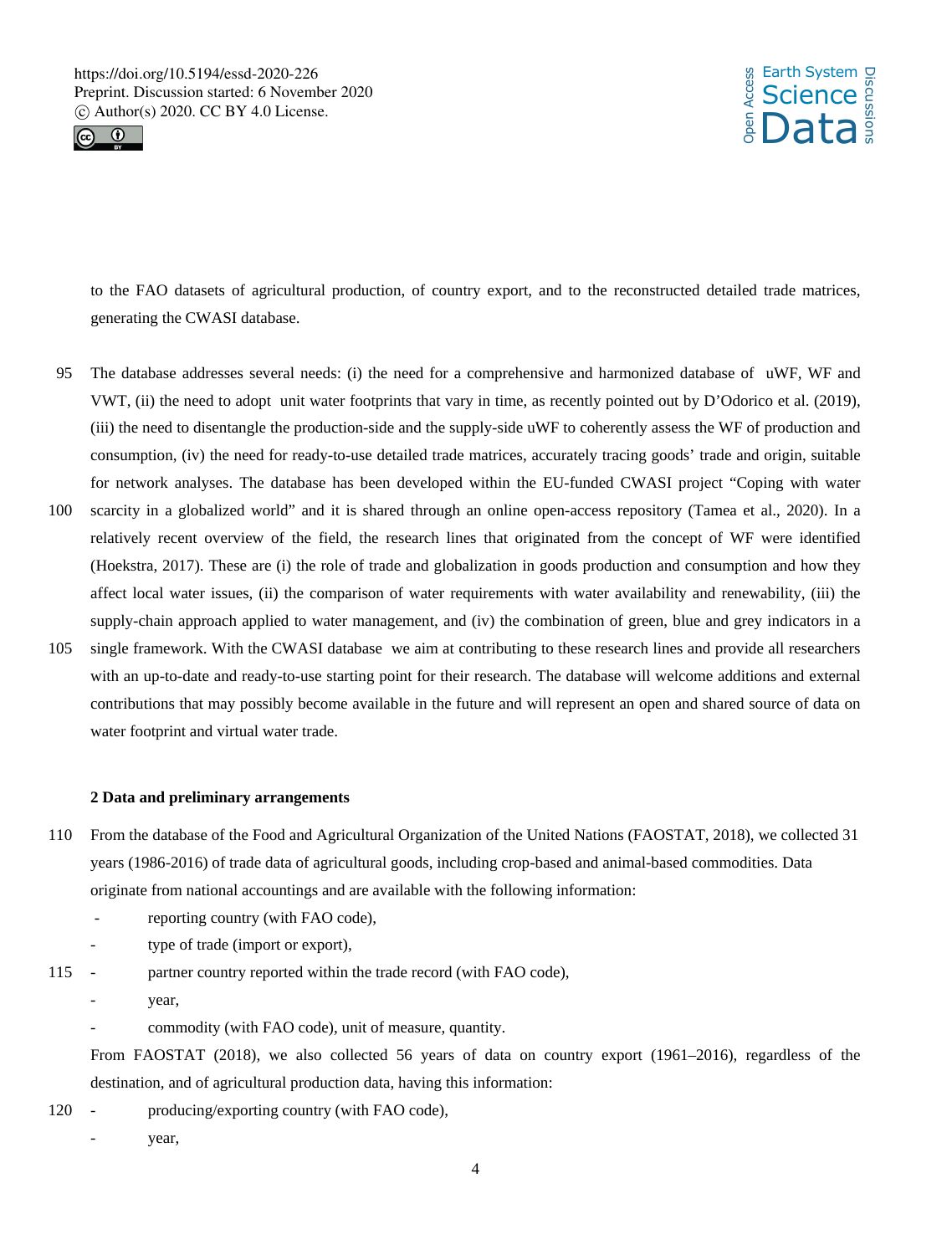



commodity (with FAO code), unit of measure, quantity.

From FAOSTAT (2018), data of agricultural yield and harvested area have also been collected per each considered crop, country and year in the period 1961-2016. The reference unit water footprint for every commodity and country, 125 averaged over the period 1996-2005 are taken from WaterStat (Mekonnen & Hoekstra, 2010a, 2010b), as well as the product fraction and the value fraction needed for the computation of the uWF of processed crops.

# **2.1 Commodities**

Production and trade data collected from FAOSTAT (2018) include crops, processed crops, livestock primary, livestock processed and live animals. The commodities currently included in the CWASI database are 357 and are those whose 130 FAO code or item name or description could be associated to a WaterStat database entry (commodities are listed in Table SI.1) The number of commodities includes all products in the "Crop" production statistics of FAO, many processed crops with the exception of feed products (such as bran and cake); animals and animal-based products are included for most relevant species although not for others (such as camels, rodents, ecc.). Among all commodities, some are considered in both trade and production data, some appear only in trade and some other appear only in

- 135 production. The primary cause in the difference of total commodities considered in production and trade is that production data are only available for primary goods and for few processed goods, while trade includes primary and a larger set of processed goods. For example, the flour of wheat or the bread are only available as trade data because production data only show the primary commodity (wheat). Conversely, yams or sugar cane are only available as production data because their trade is not recorded in the FAO statistics, possibly because they are not internationally
- 140 exchanged as raw product. The number of commodities, differentiated between production and trade have been subdivided into 9 categories, and it is specified in Figure 1. The FAOSTAT database provides for each commodity and year the amounts produced (or traded) in any given country (or pair of countries) expressed in tons or heads, depending on the type of product.

# **2.2 Countries**

- 145 The analysis includes all geographical/political/economical entities reporting (or reported for) at least one product and one year, either in the trade or the production data. From 1961 to 2016, agricultural goods were produced and traded among 255 entities having a temporary or permanent activity (the full list is reported in Table SI.2). Not all the 255 countries were active along the whole considered period, as they underwent political-administrative changes. Examples include is the collapse of the USSR, the separation of Eritrea from Ethiopia, or the splitting of Belgium and
- 150 Luxembourg, which were considered a single entity until year 2000. Despite being inactive, a country may be reported by partners as importing or exporting goods. Values reported for a country outside its range of active years are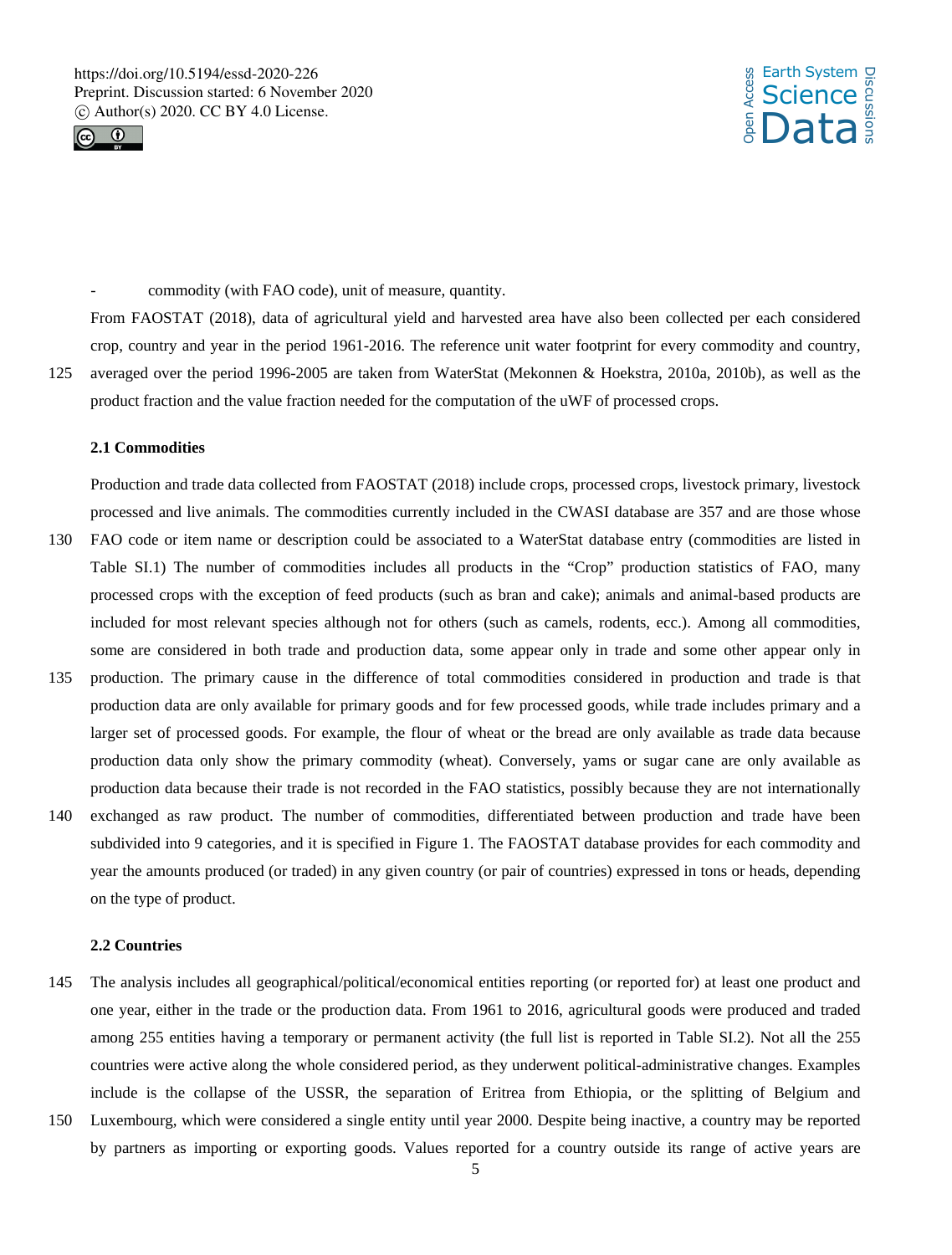



associated to the corresponding larger active country (e.g., a trade reported towards USSR in 1992 is associated to the Russian Federation). China has been considered as the aggregation of the following non-overlapping FAO entries: "China, Mainland", "China, Hong Kong SAR", "China, Macao SAR", "China, Taiwan Province of". There are also few 155 entries of unclear allocation (Neutral Zone, Unspecified): they are listed but values are not considered. The set of associations is detailed in Table SI.3 The period of activity of each country is listed in the Supplementary Information, together with the associations adopted during country inactivity.

#### **2.3 Trade matrices**

- The detailed trade data provided by FAOSTAT include the international trade records reported by each country. 160 Reporting countries across the years are 184, whereas the remaining ones up to 255 are only reported by others. There is a total of 9 million records (i.e., trade flows per country pairs, per item and per year, for the commodities included in the CWASI dataset) and the number of records reported by each country is detailed in Figure 2. These records are used to reconstruct the trade matrix  $M$  for each item and year, having dimensions 255 x 255 and carrying the exporting countries on the rows and the importing countries on the columns. The matrix element  $M(i, j)$  thus identifies the trade
- 165 flow from country *i* to country *j*, which is different than the flow from country *j* to country *i*, i.e.  $M(i, j) \neq M(j, i)$ . Sub-national trade is not considered in these matrices and the terms on the diagonals are zeros. A major problem arising in the construction of the trade matrices is that the same trade flow can be reported twice in the FAOSTAT database, once by the exporting country and once by the importing country. When a trade flow is reported by only one of the two countries, the reported flow is considered in the matrix (single record); this is the case for 40%
- 170 records in the database. All other records are "double" and require a comparison between the declarations of the exporting and the importing countries, which are generally quite different and show a mean (absolute) relative difference, across all items, countries and years, of 61%. The choice of a value from two double records is called "reconciliation" and it is required for 42% of the non-null flows in the final trade matrices. The adopted method is based on the identification of the most reliable reporting country, among the two involved in each flow, and the use of the
- 175 flow it reports. The reliability of countries is measured per item and per year with a data-based approach detailed in the following and adapted from Gehlhar (1996).

For each product,  $p$ , and year,  $t$ , two trade matrices are built, one matrix collecting all "Importer-Reported" flows and the other matrix collecting the "Exporter-Reported" flows. The matrices have the same structure and dimensions, with the exporter countries on the rows and the importing countries on the columns. Then a reliability index is calculated for

180 each country, c, differentiating between import and export. First, an accuracy measure  $(A)$  is defined for every flux, from country *i* to country *j*, as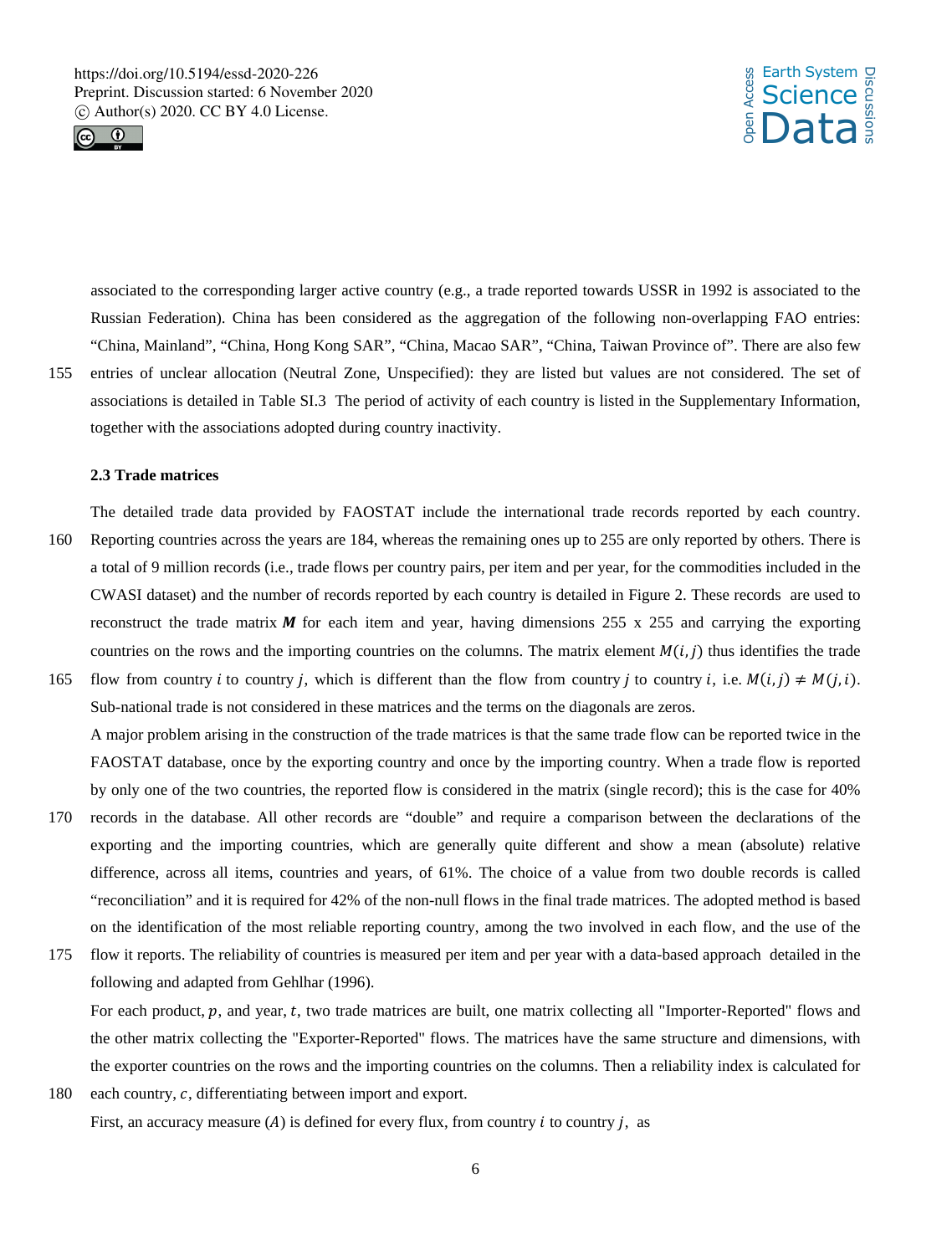

$$
A(i,j) = \frac{|IR(i,j) - ER(i,j)|}{max\{IR(i,j), ER(i,j)\}},
$$
\n
$$
(1)
$$

with  $IR(i, j)$  being the importer-reported trade flux and  $ER(i, j)$  being the exporter-reported flux. The measure is modified from Gehlhar (1996) to maintain the conceptual symmetry between import and export. The smaller is the 185 measure and the more similar is the information reported by the importing and exporting country.

Then, the reliability of each country is measured, separately for import and export, based on the comparison between the flows reported by the country and by its trade partners. For every country,  $c$ , the reliability index for imports,  $RI_{imp}(c)$ , and for exports,  $RI_{exp}(c)$ , are defined as follows:

$$
RI_{imp}(c) = \frac{\sum_{j}^{acc} IR(j,c)}{\sum_{j}^{all} IR(j,c) - IR(w,c)}, \quad RI_{exp}(c) = \frac{\sum_{i}^{acc} ER(c,i)}{\sum_{i}^{all} ER(c,i) - ER(c,w)}.
$$
 (2)

190 where  $IR(j, c)$  is the flux from country *j* to *c*, as reported by *c* (importer-reported), and  $ER(c, i)$  is the flux from *c* to any country *i*, as reported by *c* (exporter-reported) respectively.  $\Sigma^{\text{all}}$  is the sum of all import or export fluxes reported by c and  $\Sigma^{\text{acc}}$  is the sum of acceptable fluxes only, defined as the fluxes whose accuracy A is smaller than an acceptance threshold, set to 20% as in Gehlhar (1996).  $IR(w, c)$  and  $ER(c, w)$  are, respectively, the import from, and the export to, the worse partner w, defined as the ones having the maximum (worse) flow-weighted accuracy measure  $(WA)$  defined, 195 for import and export fluxes, as

$$
WA_{imp}^{c}(j) = A(j,c) \cdot \frac{IR(j,c)}{\sum_{j}^{all} IR(j,c)}, \quad WA_{exp}^{c}(i) = A(c,i) \cdot \frac{ER(c,i)}{\sum_{i}^{all} ER(c,i)}.
$$
 (3)

 $A(j, c)$  is the accuracy level of flux  $IR(j, c)$  and  $A(c, i)$  is the accuracy level of flux  $ER(c, i)$ ; the denominators are, respectively, the sum of all imports and all exports reported by country  $c$ .

Reliability indexes are calculated by country, commodity, year and flow direction (import and export). This because the 200 reliability of a country in reporting import and export may be different, the attitude of a country to over-report or under-

- report may differ by products, e.g. depending on taxation, and the reliability of a country may change in time, e.g. according to socio-political factors. The direction- and commodity- averaged  $RI$  of reporting countries are shown in Figure 2 with the darker (lighter) line corresponding to the newest (oldest) values. Countries more involved in trade and reporting more information (to the left) are characterized, on average, by a larger reliability, while countries less
- 205 involved in trade have lower average reliability, which used to be very low in the past. Current  $\overline{RI}$  values, instead, are more uniform across countries.

Having computed all reliability indexes, the "reconciled" trade matrix for each item and year is built, combining importer-reported and exporter-reported data. In fact, each matrix element  $M(i, j)$  is taken from the *IR* or *ER* matrix if the importing country  $j$  or the exporting  $i$  has a greater reliability index. Where the reliability indexes are equal, the

210 country having larger acceptable fluxes is chosen.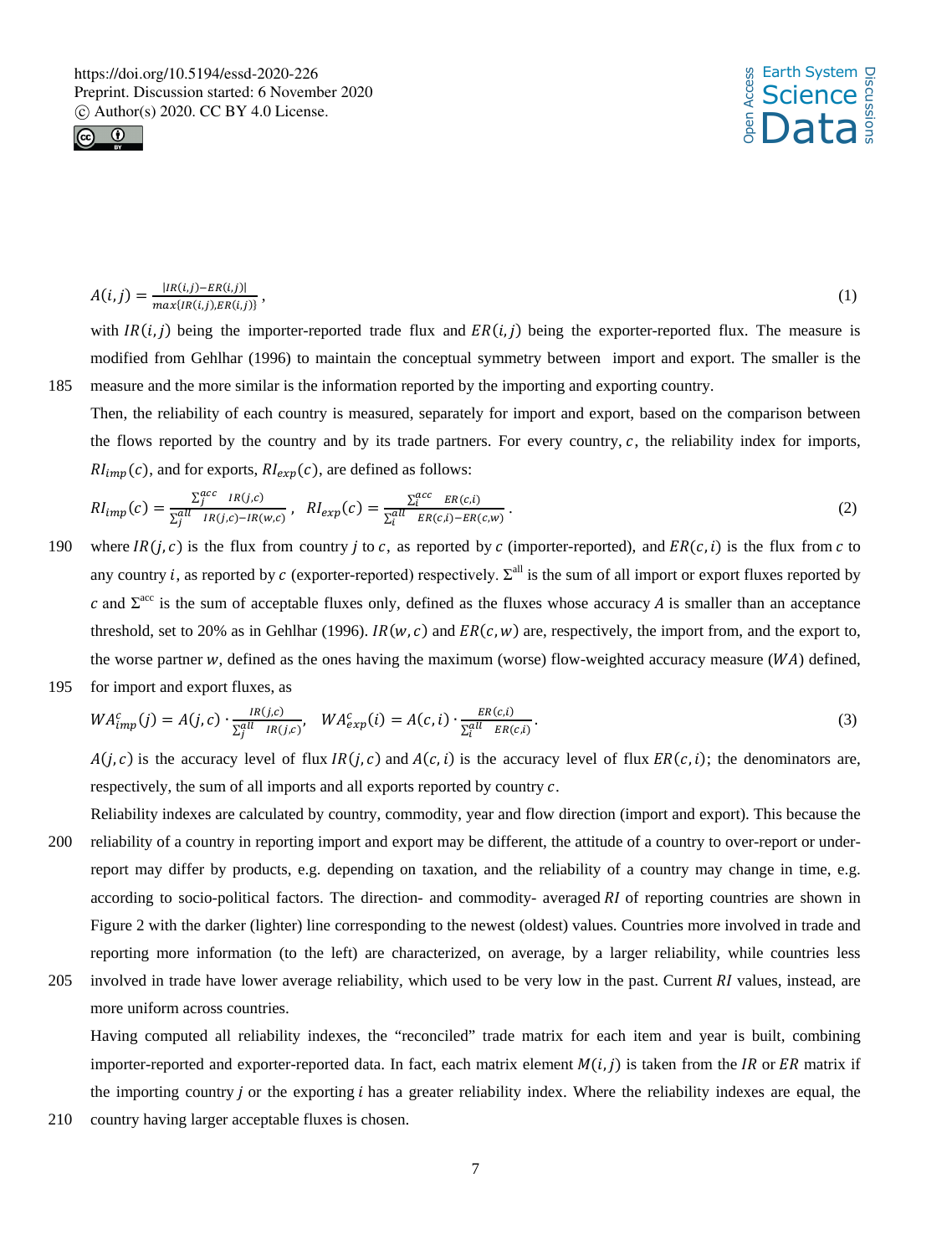



# **3 Unit water footprint**

The unit water footprint measures the amount of water required to produce a unit amount of product and it can be expressed as m<sup>3</sup>/ton or, equivalently, as l/kg. Depending on the type of commodity, different approaches are applied for 215 the computation of the unit water footprint. In the present work we propose a differentiation between the uWF of production (uWFp) and the uWF of supply (uWFs) of primary crops. The uWFp refers to locally-produced crops whose

- water footprint depends on the crop actual evapotranspiration and crop yield, with values which are here estimated annually starting from 1961. The uWFs refers to the domestic supply of primary crops, which relies both on local production and on international trade Domestic supply is used as human consumption, food manufacturing, feed for
- 220 livestock and as export towards other countries. The impossibility to track local production and imports into consumption and exports, within each country, makes the uWFs the best indicator to be used in conjunction with consumption and export data. The uWFs of primary crops is computed averaging local production and imports, after identifying the countries of origin of the goods thanks to an appropriate procedure applicable from 1986.
- Processed crops are produced from a root product which may or may not originate from local production. The absence 225 of systematic FAO data about the production of processed crops prevents the differentiation between the unit water footprint of production and of supply. Therefore, processed crops considered in this study will have a single unit water footprint, depending on country and year, computed applying some conversion factors to the uWFs of the root product. Finally, animal-based products are here considered only with the WaterStat values, without temporal variability.

# 230 **3.1 Unit water footprint of locally-produced primary crops in time**

When considering the production of primary crops, the unit water footprint of production, uWFp, is a function of the actual evapotranspiration along the growing period of the crop and the crop actual yield. The present work considers the sum of green water (originated from rainfall) and blue water (originated from surface- and ground-water bodies). Due to precipitation, evapotranspiration, and yield fluctuations, the uWFp exhibits significant spatio-temporal variability.

- 235 We computed the uWFp in a given year by means of the Fast-Track (FT) method, introduced by Tuninetti et al. (2017). This method is based on the use of the WaterStat dataset (Mekonnen & Hoekstra, 2010a, 2010b) and assumes that the temporal variability of the unit water footprint, not detailed in WaterStat, is mainly expressed by a ratio of agricultural yields. Yield implicitly expresses many factors, including environmental and climatic conditions, harvested areas and agricultural practices and its temporal variations dominate over the variability of the water volumes used
- 240 (evapotranspired) by crops. According to the Fast-Track method, the unit water footprint of an agricultural product  $p$ produced in country  $c$  in year  $t$ , i.e.  $uWFp_{c,p,t}$ , reads: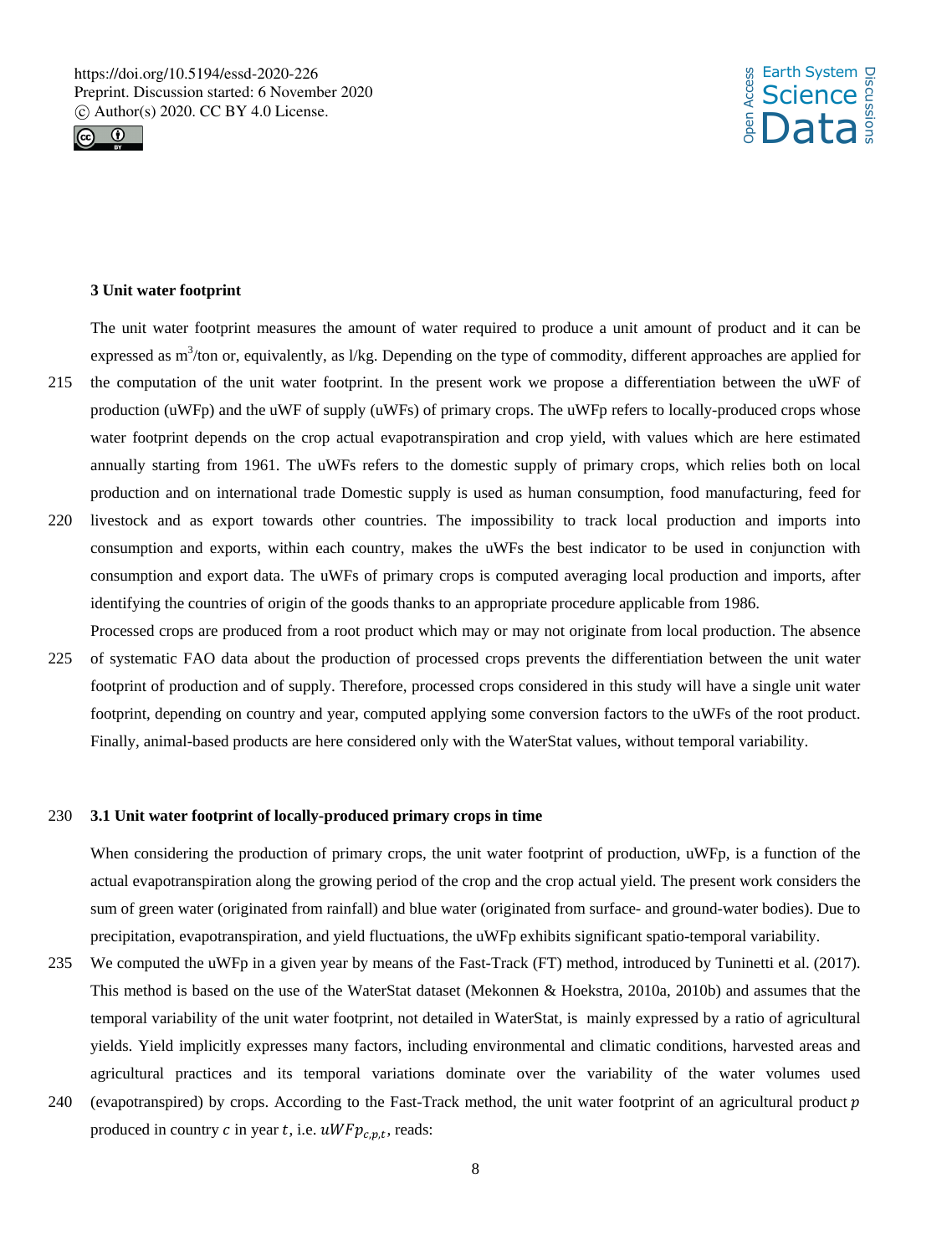



$$
uW F p_{c,p,t} = \overline{uW F p_{c,p,T}} \cdot \frac{Y_{c,p,T}}{Y_{c,p,t}},\tag{4}
$$

where  $\overline{uW F p_{c,p,T}}$  is the reference unit water footprint provided by WaterStat (Mekonnen & Hoekstra, 2010a, 2010b) corresponding to an average in the period  $T=1996-2005$ ,  $\overline{Y_{c,p,T}}$  is the average crop yield over the same period T, and 245  $Y_{c,p,t}$  is the annual crop yield in a generic year t in the range 1961-2016. The average crop yield is obtained as an average of the annual yields in the years 1996-2005, weighted by the harvested areas across the years in country  $c$ . Equation (4) is best referred to the total (green plus blue) unit water footprint, but it may also be applied separately to the two components of green and blue water.

- 250 The Fast-Track method keeps implicitly constant the actual evapotranspiration of crops, equal to the average in the period T. This has been shown to introduce an uncertainty around  $\pm 10\%$  of the uWFp estimates for wheat, maize, rice, soybeans, which is lower than the model uncertainty in the water footprint assessment (see Tuninetti et al., 2017). The Fast-Track method, initially applied to 4 crops, has been here extended to a large set of primary products, including cereals, fruits, vegetables, seeds, luxury food and non-edibles. The extension is justified by the fact that water stress 255 affects the evapotranspiration of different crops in a similar way, the only difference being the phases of the growing
- periods affected by water stress and the crop coefficients describing the water requirements along the growing periods. Water stress is assumed not to affect irrigated crops, implying that actual evapotranspiration matches maximum potential evapotranspiration. Uncertainty associated to the Fast-Track method has been sparsely checked on other crops and the range of errors found in Tuninetti et al. (2017) has been confirmed.

# 260 **3.2 Primary-equivalent trade matrix**

For the correct identification of countries of origin of the crops traded internationally, the reconstruction of a primaryequivalent trade matrix,  $M_{eq}$ , is necessary (Kastner et al., 2011). This is defined as

$$
\mathbf{M}_{eq} = \mathbf{M}_p + \sum_{dp} \left( \mathbf{M}_{dp} \cdot \frac{f_v}{f_p} \right) \,, \tag{5}
$$

where  $M_p$  is the trade matrix of any root-product,  $M_{dp}$  is the trade matrix of the derived products (*dp*) and  $f_p$ ,  $f_v$  are the 265 product fraction and value fraction which convert the derived products into a root-product equivalent quantity. The summation is extended to all derived products which originate from the same root product and, in the case of a multistep supply chain, Eq. (5) is applied iteratively until reaching a root product that is also a primary crop. The product fraction,  $f_p$ , is defined as the weight of a derived product obtained from a ton of input product. For example, a ton of nuts with shells leads to  $f_p$  (<1) tons of shelled nuts. The value fraction,  $f_v$ , is the market value of the derived product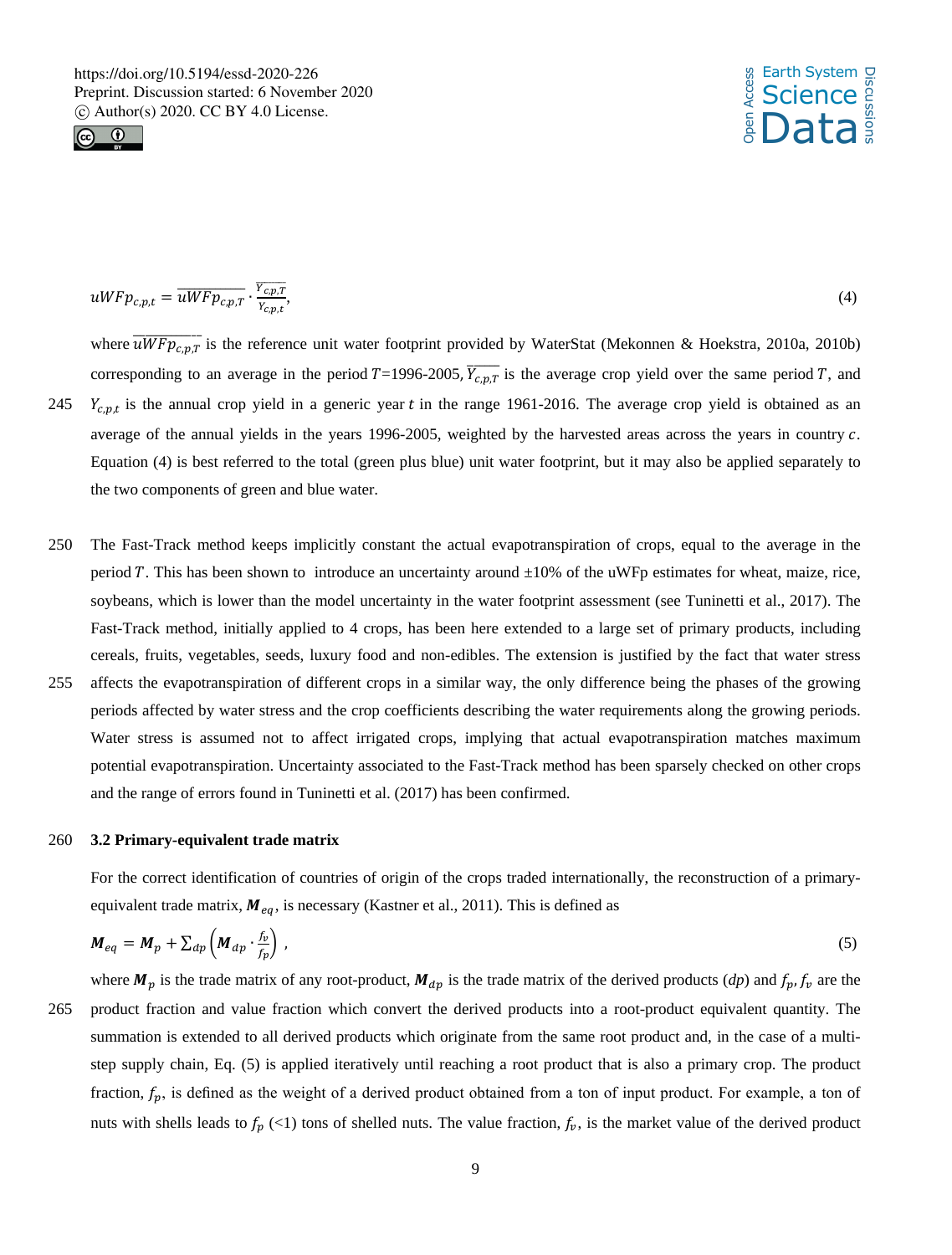



270 divided by the aggregated market value of all derived products resulting from a ton of input product. For example, in a production process of wheat flour there are other economically valuable by-products (e.g., wheat germs to feed animals); hence, the value of wheat flour constitutes only a portion (i.e., the value fraction) of the total value generated by the process. Product fractions and value fractions used in the CWASI database are time- and space- invariant and are taken from Mekonnen & Hoekstra (2010a, 2010b), as well as the root products and the full supply chains of the 275 considered commodities.

# **3.3 Supply-side unit water footprint of primary crops**

The country supply of a primary crop results from the sum of local production and imports, where imports may occur from producing or non-producing countries, the latter case testifying a re-export of goods produced elsewhere. Therefore, the unit water footprint of supply, uWFs, is proportionally contributed by local production and by trade, 280 specifying the relative contribution of every country from which the goods originated from, considering re-exports and the goods processing, if necessary. For each primary-equivalent crop and each year, we can define a column vector, *S*, containing the supply of all countries as rows. This vector is calculated as the sum of the production vector, *P*, and of the imports obtained from the bilateral trade matrix  $M_{eq}$ , where  $M_{eq}(i,j)$  identifies the trade flow from *i* to *j* as

$$
S = P + M'_{eq} \cdot I \tag{6}
$$

285 where *I* is a column vector of ones (i.e., a summation vector) and  $M'_{eq}$  is the trade matrix transposed. Hence, the uWFs of a country depends both on the domestic uWFp (through *P*) and on the uWFp of the origin countries, where the product is produced.

In order to trace the actual origin of the country's supply, namely tracing its origin back to the country where it was produced, we adopt the approach proposed by Kastner et al. (2011). First, we define a matrix *R*, where each element

290  $R(i, j)$  is the quantity of supply in country *i* that is produced in country *j*. A first approximation of **R** can be based on reported flows only, and being equal to the sum of a diagonal matrix with elements of the  $P$  vector on the diagonal, i.e.  $diag(P)$ , and the transposed trade matrix,  $M'_{eq}$ .

However, this approximation misses the fact that exporting countries may obtain the exported products not only from local production, but also from import. To account for this fact, a matrix of export shares, *A*, can be defined as

$$
295 \quad \mathbf{A} = \mathbf{M}_{eq}^{\prime} \cdot \text{diag}(\mathbf{S}^{-1}), \tag{7}
$$

where  $A(i, j)$  is the share of country *j*'s supply that is exported to country *i*. The term  $diag(S^{-1})$  denotes a diagonal matrix made up by the reciprocal elements of *S*. In turn, the imported and re-exported products may partly originate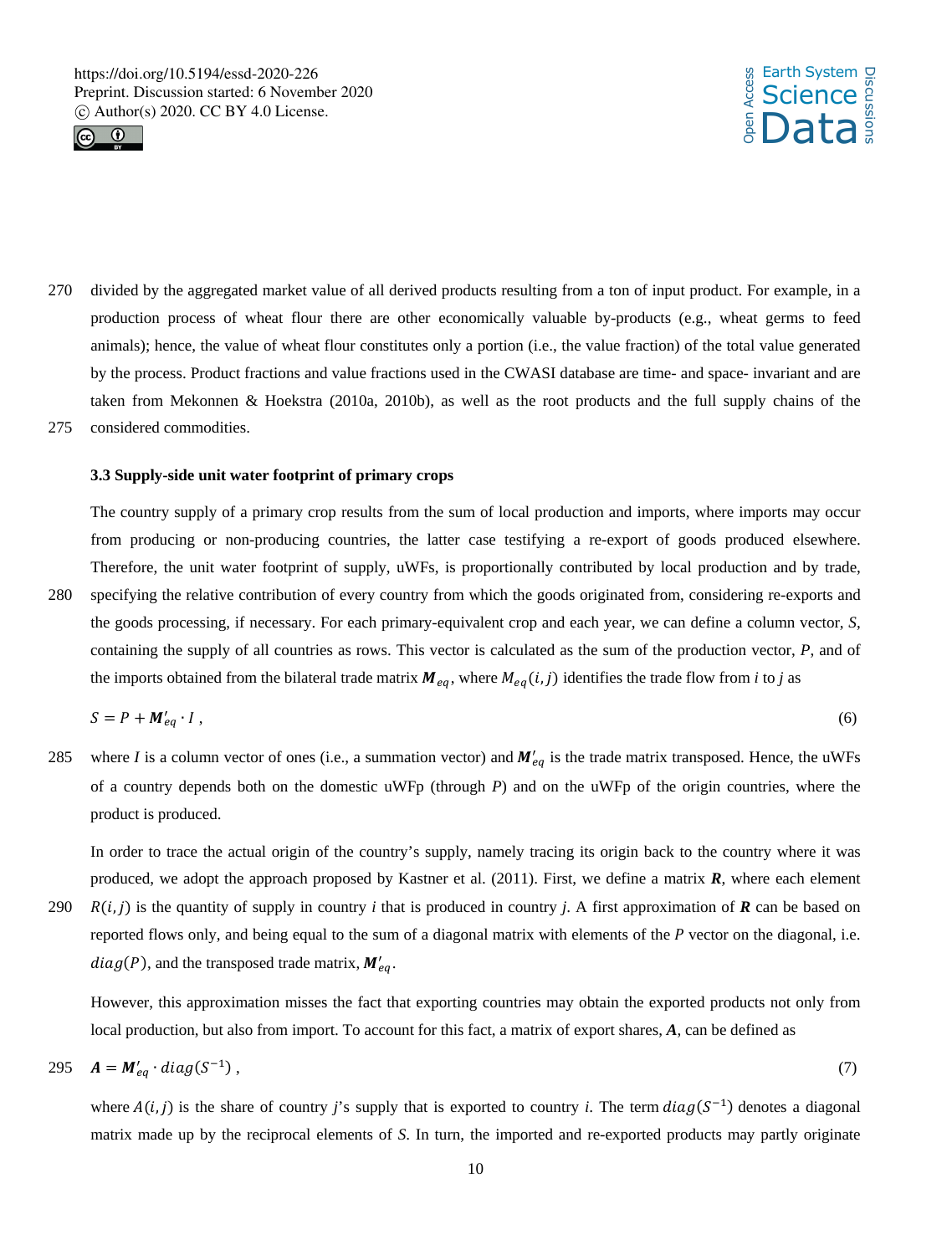



from local production and import, and so on, recursively. It has been shown by Miller and Blair (2009), that such procedure converges to

$$
300 \quad \mathbf{R} = (\mathbf{I} - \mathbf{A})^{-1} \cdot diag(\mathbf{P}), \tag{8}
$$

where  $\boldsymbol{I}$  is the identity matrix. For further details and exemplification, see Kastner et al. (2011).

The *R* matrix identifies where the supply of each country originates from. Therefore, knowing the uWFp of the primary crop in such countries, we can now define the unit water footprint of supply in country *c* and year *t* of the primary product  $p$ , i.e.  $uWFs_{c,p,t}$ , as

305 
$$
uWFs_{c,p,t} = \sum_{j=1}^{255} uWFp_{j,p,t} \cdot \frac{R_{p,t}(j,c)}{s_{c,p,t}}.
$$
 (9)

The evaluation of uWFs corresponds to a weighted average of the uWFp values, where the weights are the actual fractions of supply, *S*, traced back to their origins. Eq. (9) is valid for every primary crop *p* and year *t*, considering that trade matrices, production vectors and uWFp values change from year to year. It is worth noticing that because the trade matrices are available form 1986 only, the uWFs can be built from that year only.

## 310 **3.4 Unit water footprint of processed crops in time**

Processed crops are based on the processing of root products, which are available as country's supply.. The timevarying unit water footprint thus depends on that of the root product and on the conversion factors, i.e. (Hoekstra, et al., 2011),

$$
uWF_{c,dp,t} = uWF_{c,p,t} \cdot \frac{f_p}{f_p},\tag{10}
$$

- 315 where  $uWF_{c,dp,t}$  is the unit water footprint of the processed crop (or derived product,  $dp$ ),  $uWF_{c,p,t}$  is the unit water footprint of supply of the root product,  $p$ , from which it derives,  $c$  and  $t$  are the country and year considered, respectively,  $f_p$  is the product fraction and  $f_p$  the value fraction of the processed crop. The method takes into account the temporal variability associated to both the crop production, through the Fast-Track method applied to the primary crop, and the evolution of trade, through the Kastner's method applied to the crop supply; the method does not include
- 320 water inputs for processing of goods. When supply chains are formed by multiple steps, for example in the case of bread, made with flour, made in turn with wheat, Eq. (10) is applied routinely at each step. Within the CWASI dataset, the longest supply chain is made of 4 steps, leading to final products such as refined sugar or chocolate. Equation (10) describes the unit water footprint without differentiating between production and supply. This is because

the absence of FAO data of production of most processed crops hinders the application of the Kastner's method (Sect. 325 3.3), thus an explicit accounting of countries of origin of trade, as in the case of primary crops. However, the trade of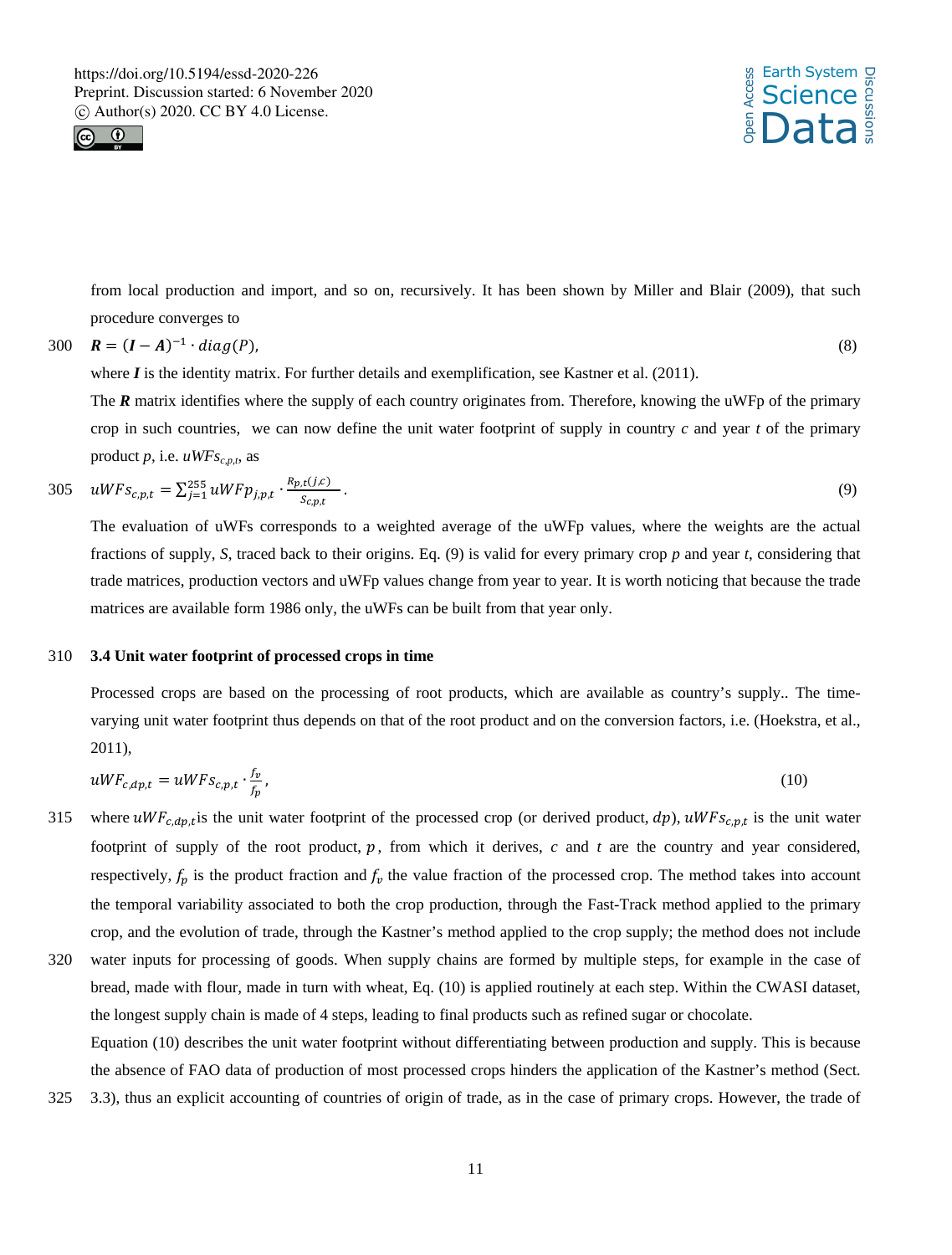



processed crops is implicitly taken into account in the procedure, thanks to the use of the primary-equivalent trade matrix (Eq. (5)) which serves to compute the uWFs of the primary crop.

For the very few derived products without indication of the root product (Mekonnen & Hoekstra, 2010a), an association is made which is based on logical considerations (such as "Figs dried" deriving from "Figs") or on similitudes of

330 products. The "Sugar" products (Raw Sugar, Refined Sugar,…) were also missing the root-product, in that it can be either "Sugar Beet" or "Sugar Cane". For these products, we have traced back the root product to the main product (beet or cane) available as country supply.

# **3.5 Unit water footprint of animal-based commodities**

Animal-based commodities are available from FAOSTAT as grouped in three categories: "Live animals", "Livestock 335 primary", and "Livestock processed". Products of the first category are given in heads unit, which have been converted in tons according to FAO conversion factors (FAO, 2013). The missing conversion values for some countries (or animal products) have been assigned with an average value by category or considering similar animals.Due to the lack of reliable data about country-specific animal diets and its temporal variability as well as the lack of detailed trade matrices of feed crops, we do not currently provide a time-dependent unit water footprint for the animal-based commodities. 340 Nevertheless, we include these products in the present database adopting the country-specific values provided by WaterStat (Mekonnen & Hoekstra, 2010b) and without differentiating between production and supply (i.e.,  $uW F p =$  $uWFS$ ). These values take into account the feed-animal-commodity global supply chain, considering locally-produced and imported feed (Mekonnen & Hoekstra, 2012) but are only available as time-averaged values over the period 1996- 2005. Here data are generically referred to year 2000 and are arranged consistently with the rest of the CWASI 345 database.

#### **4 Virtual water trade and water footprint indicators**

#### **4.1 Water footprint and VWT data**

The water footprint of agricultural production in a country and year is obtained by multiplying the production data, expressed in metric tons, by the corresponding (commodity, country, year) unit water footprint, considering the unit 350 water footprint of production,  $uW F p_{c,p,t}$ , in the case of primary crops. A problem arises when a country was not a producer in the 1996-2005 decade, thus it does not have an associated value in the WaterStat database. In such case, the uWF in the closest producing country within a certain distance (10°) is taken; if no producing countries are found (e.g., in the case of remote islands, adverse climatic conditions, or small producing areas), then the global average weighted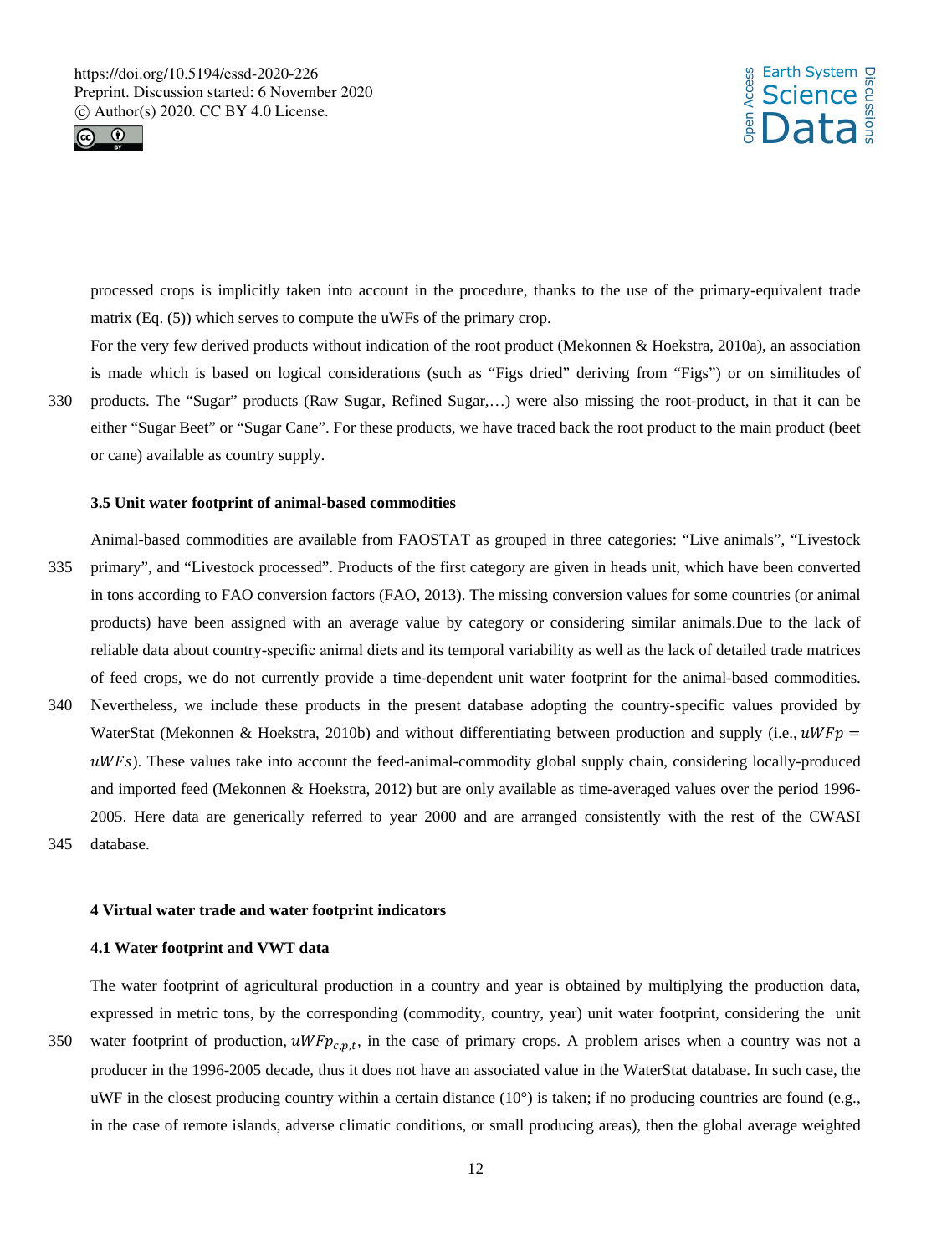



- by production, is used for that country. In the case of countries having experienced political discontinuity, for example 355 belonging to a larger country before years 1996-2005 (e.g., USSR), the reference value of uWF required in Eq. (4) is computed as a production-weighted average of the values of countries belonging to the union and available in WaterStat. This average value is then used to reconstruct the annual uWF from 1961 up to the year of the disaggregation. After converting the agricultural production into water volumes, the overall water footprint of production is obtained summing across all commodities. Care must be used to avoid double-accounting of water 360 footprints of primary and derived goods. For this reason, only primary products must be considered in aggregated production data. In particular, when dealing with animal-based commodities, one should avoid the inclusion of livestock and their products as well as the inclusion of crops used to feed the livestock. Primary, or single-accounting, products to be included in the sum are indicated in the Supplementary Material, Table SI.1.
- 365 Computation of the supply-side unit water footprint of goods enables the fast computation of the water footprint associated to the consumption of commodities, under the hypothesis that consumption (and export) shares with the country's supply the same mix of local and imported goods. The water footprint of consumption in a country and year can then be obtained multiplying the consumed quantity of each good by the unit water footprint of supply,  $uWFS_{c,p,t}$ (per commodity, country and year). Finally, the virtual water trade is obtained by multiplying trade data, expressed in 370 metric tons, by the unit water footprint of supply,  $uWFs_{c,p,t}$  of the exporting country. Thanks to the new definition of supply-side unit water footprint, this computation allows one to take into account the origin of goods, which are traced
	- back to their origin places across the supply chain, without being affected by re-export. In the few cases of goods exported from countries not having an associated uWF (less than 1% of trade links over the whole period, mainly from minor countries or remote islands), the global average uWF of supply is used, weighted by all countries' exports.

# 375 **4.2 The uWF index**

In the presentation of the results (Section 5), the (volumetric) water footprint and the virtual water trade are summed across different commodities and the overall trends are assessed in time. However, the unit water footprint of different commodities cannot be assessed as a whole, but only for one commodity at a time. To overcome such problem, an appropriate index is constructed in analogy to some economic indices aggregating prices of different commodities,

380 calculated with the Laspeyres approach, such as the Agriculture Producer-Price Index (in FAOSTAT). The index is built as the inverse ratio between the water footprint of production (in  $m^3$ ) of all items (i) in all countries (c) in year 2000 and the WF obtained with the same quantities (year 2000) but with uWF in year  $t$ , i.e.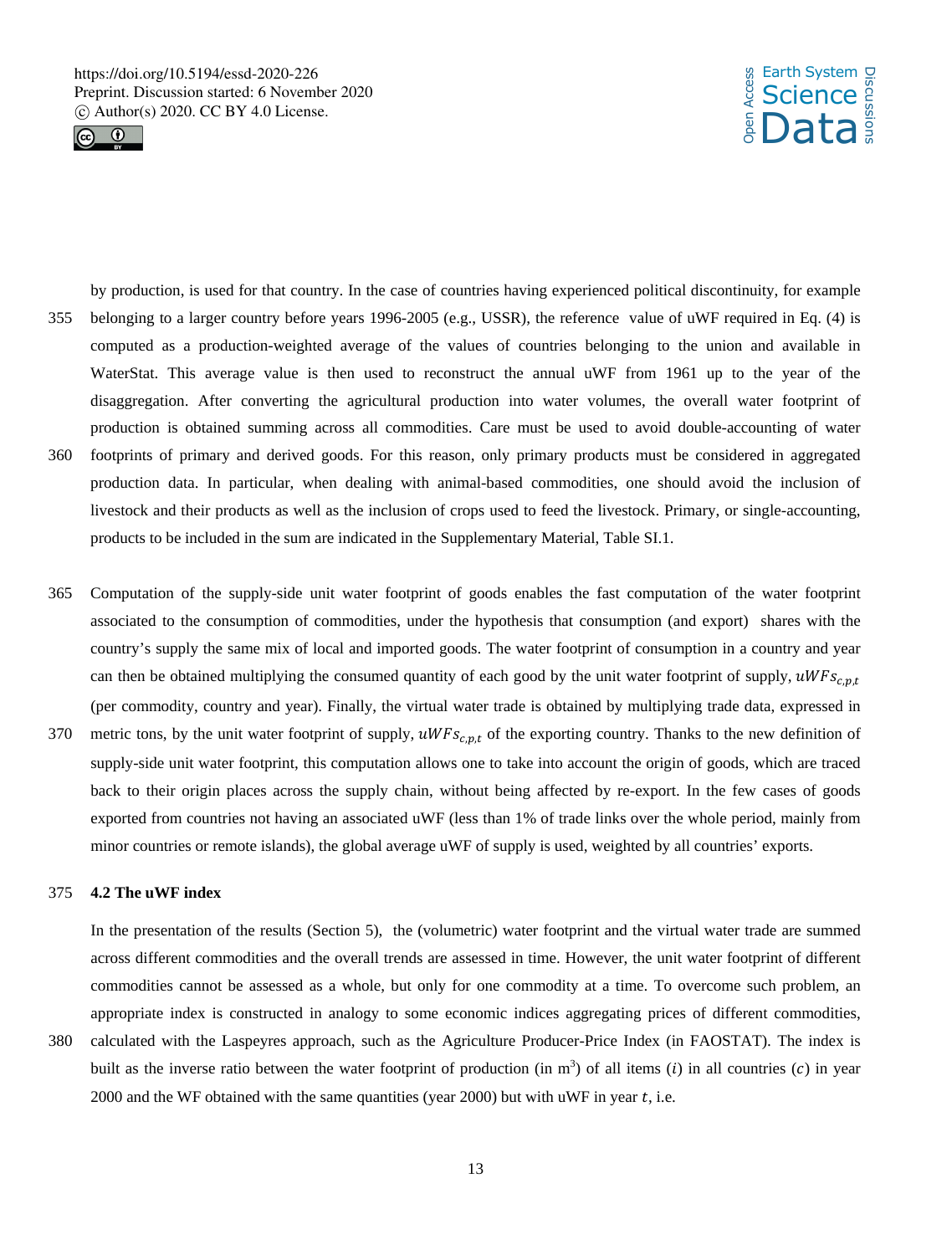



$$
I(t) = \frac{\sum_{i,c} uWF(i,c,t) \cdot P(i,c,2000)}{\sum_{i,c} uWF(i,c,2000) \cdot P(i,c,2000)} \cdot 100.
$$
\n(11)

385 In such way,  $I(t)$  expresses the variation of uWF across all agricultural commodities, weighted by the productions in year 2000,  $P(i, c, 2000)$ . A similar index as in Eq. (11) can also be built for trade using, e.g., the exports of each country in year 2000 as weights. In addition, indexes (for production or trade) referring to single categories of goods can be built by aggregating only the goods belonging to a given category.

# **5 Results**

- 390 The importance of considering a time-dependent unit water footprint is highlighted in Figure 3, which shows the temporal trends of the global average uWF of production of some commodities. The global average is computed by weighting the uWFp of each country by the country production of such crop. The relevance of the temporal change is evident, ranging from 4000 to 1500 m<sup>3</sup>/ton over the whole considered period. It is worth noticing that the uWF od production of other major crops are shown in Tuninetti et al. (2017).The values considered in WaterStat refer to the 395 period  $T=1996-2005$ , highlighted by a grey shade in Figure 3. It is clear that the average value in such reference period
- is scarcely representative of the whole period considered in the present dataset. It is thus very important to consider the temporal variability of unit water footprint, especially in analyses spanning long periods or periods different than years 1996-2005.
- 400 The temporal variation of the uWF of production of crops is marked all over the world. If compared to the values averaged over the period 1996-2005 (as in the WaterStat database), the uWFp computed with the Fast-Track method at the beginning and at the end of the considered period are very different. Figure 4 shows the relative change of the uWFp of wheat in 1961 and 2016 with respect to the 1996-2005 average. The variation is quite uniform worldwide with improvements (decreases of uWF) in both periods which are consistent with the different duration of the two periods.
- 405 Extreme variations have occurred in China (largest improvement from 1961) and in African countries, showing large improvements in time but also occasional worsening due to unstable socio-economic conditions. It should be noticed that few countries worldwide do not produce wheat or miss FAOSTAT or WaterStat data: in such cases, uWFp values from nearby countries or worldwide averages are used instead. Having a uWF, for any good, in all countries and years is a need dictated by the chance that a non-producing country is an exporter (or re-exporter) of such good and thus
- 410 requiring a uWF for the conversion of the trade flow into virtual water.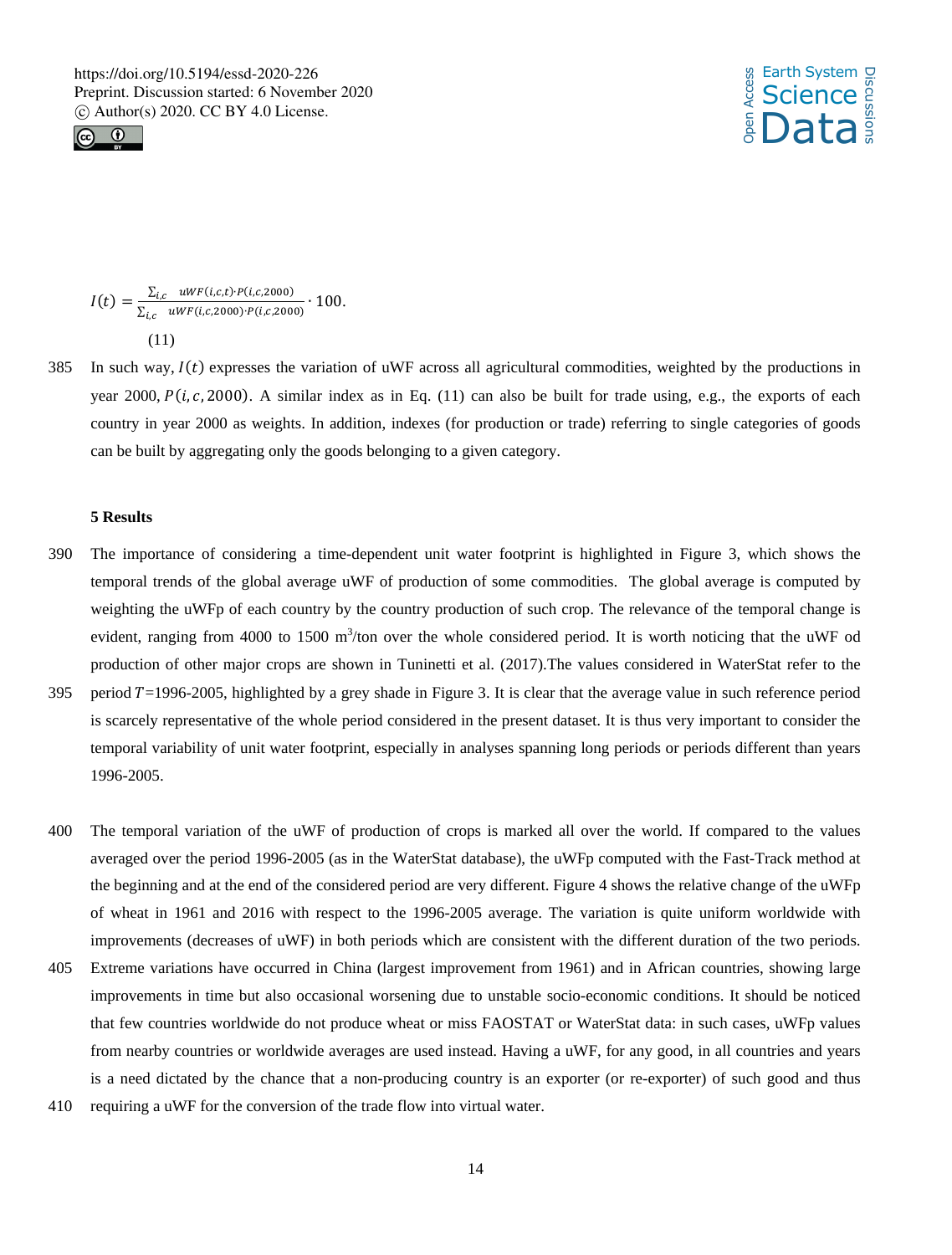



A comparison between the uWF of production and supply of primary crops is very informative. Figure 5 highlights the absolute difference for wheat and soybean with red colours indicating countries where the uWFs is smaller than uWFp and green colours for the contrary. The more intense is the red colour, the more efficient is the crop import in saving 415 global water resources because the imported crops are produced with lower uWF that the local uWF of production. This is the case for several African countries, some South-American ones and Thailand for wheat and several South-Asian countries for soybeans. On the contrary, the more intense is the green colour, and the more efficient the global production is, as compared to imports. The extreme case of non-producing (but importing) countries is highlighted by bold contours. This is observed in several Far-East countries for wheat and by most African countries for soybeans.

420

Considering all commodities together, the analysis of temporal evolution requires the use of a uWF index (Eq. (11)). The index built weighting by agricultural production decreases monotonically in time (Figure 6, left), being at +50% in 1961 and -7% in 2016. The trend is less marked than in Figure 3 because all goods, and not only wheat, are being considered in the index. The uWF index weighted with exports decreases even more starting with a +85% in 1961. The

- 425 difference may be interpreted in two ways, the first being that in the past times, for a given good, the production in exporting countries was more efficient than in the other (producing but not exporting) countries. The second interpretation focuses on a given country and highlights changes in the relative composition of export, with increasing shares of water-efficient goods at the expenses of water-inefficient ones. It is worth noticing that the uWF index is built with all commodities, including those not having a uWF varying in time (e.g., animal-based products, as made explicit
- 430 in Figure 6, right): considering such contribution, the index temporal variation would be even more marked. The uWF indexes by category, shown in Figure 6 (right), allows one to find similarities and differences. In time, traded fruits and vegetables have improved their uWF more than global production, with large discrepancies in the past between tradeweighted and production-weighted indexes. Traded cereals, especially in the past, where produced with high efficiency, while in more recent years the average uWF of traded cereals became larger than that of the global cereal production.
- 435 This fact may be due to the increased participation in the international trade of developing countries (Carr el at., 2013), countries producing cereals with lower efficiency than major exporters (eg., the USA). Seeds/oils and luxury food had intermediate periods where trade was on average more efficient than global production, while non-edible goods are currently traded with low efficiency, i.e. the trade-weighted uWF index is larger than the production-weighted one.
- 440 The time-varying uWF in the CWASI database is used to assess the temporal evolution of virtual water trade across the years, considering the contribution of different categories of goods. Figure 7 updates previous versions published in the literature (e.g., Konar el at., 2011; Carr el at., 2013; Tuninetti et al., 2017) by either introducing the temporal variability of the uWF of crop-based goods, expanding the number of considered crops and/or extending the temporal range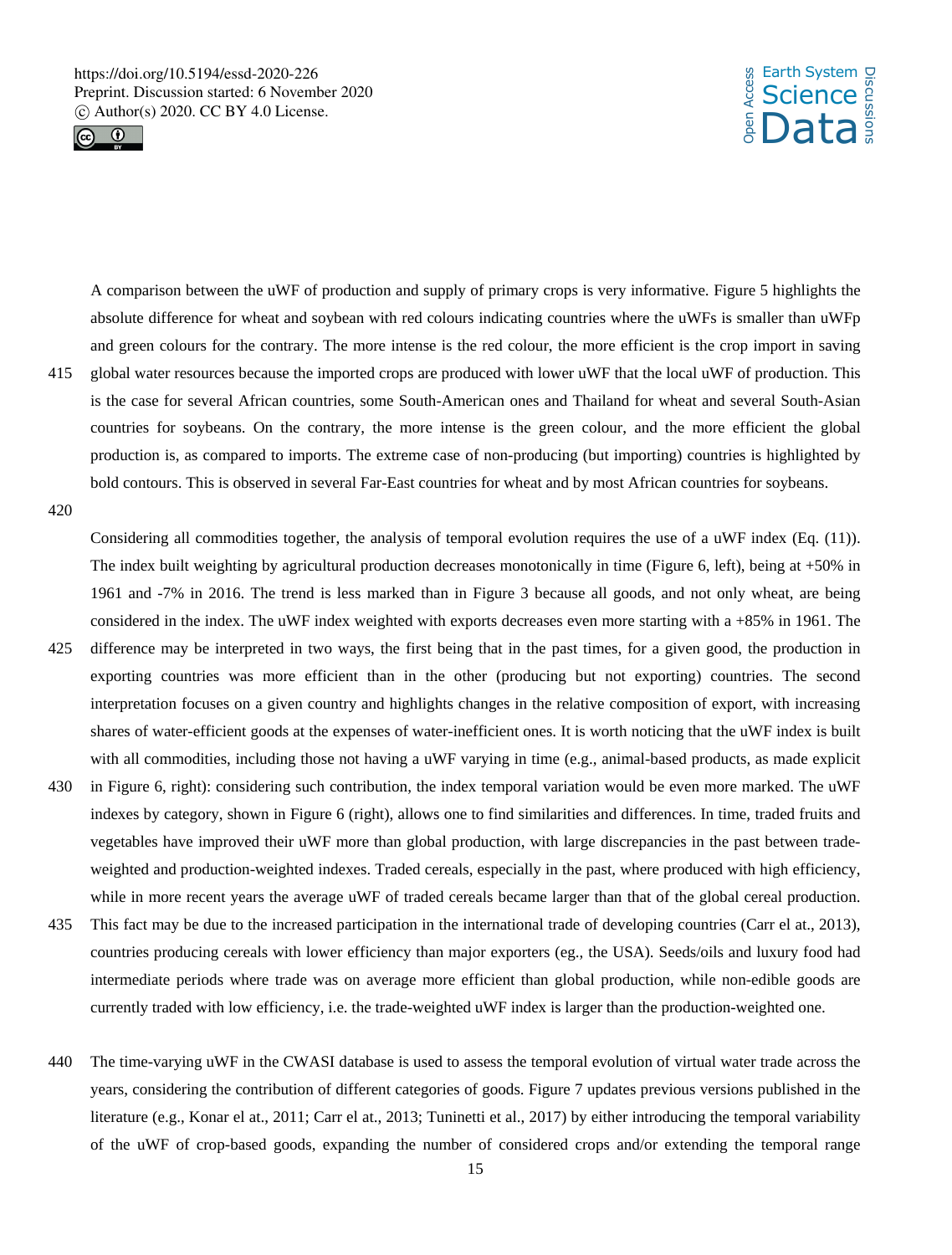



considered. Total VWT has increased from 750 to 2400 km<sup>3</sup>/y in the considered period (about 1000 km<sup>3</sup>/y in 1986). 445 Major categories are cereals, luxury food, seeds/oils and vegetables, with the relative contribution of cereals, which was very large in the 60ies, being outperformed by the other categories in the most recent years. VW volumes associated to cereals has doubled in the considered period, while volumes associated to vegetables has grown 9-fold. The growth of animal-based products is remarkable, but it should be specified that it only reflects the increased trade quantity without considering the temporal variability of uWF.

# 450 **6 Conclusions**

The globalization of water resources through the international trade of food and agricultural goods is a remarkable global environmental change of our times, and the scientific community is devoting great effort to study it. The quantification of the volumes of water involved in the production and trade of agricultural goods is a key tool to investigate the water-food-trade nexus issues. This study presents an open-source database specifically developed for 455 this purpose. The main outcome of this study is the time-varying unit water footprint in the years 1961-2016 and the virtual water trade matrices for the years 1986-2016 of hundreds of commodities form the food and agricultural sector. The water footprint of production per commodity are available annually in the period 1961-2016. The current database includes a total of 26.8 million data, half of them being elements of the trade matrices. Figure 8 shows the number of

The introduction of a supply-side estimate of the unit water footprint brings much more detail in the water footprint accounting. This is a new concept and it is a key tool in the expedite accounting of the virtual water trade and also of the water footprint of consumption It also enables the overcome of previous problems related to the non-consideration of re-export and it also enables a more accurate assessment of virtual water trade, with the correct identification of

465 countries of origin of traded goods.

shared data per variable and per year.

The time-varying unit water footprint is still characterized by a shortcoming that can be improved in future assessments. This concerns with the uWF of animal-based commodities, which is kept constant in time. This limitation can be overcome when reliable data on the country-specific feed composition and diet of each animal type will be available along the considered time period. Despite this shortcoming, the overall open-source database presented in this work

470 aims to help the scientific community and policy makers to quantify and investigate the complex linkages between the global food system and water resource issues. Potential applications of the CWASI dataset range from supporting national-scale policies of water management as well as agricultural policies oriented to the optimization of water use or, ultimately, to provide indications for price formation or for trade agreements based on the efficient and sustainable use

<sup>460</sup>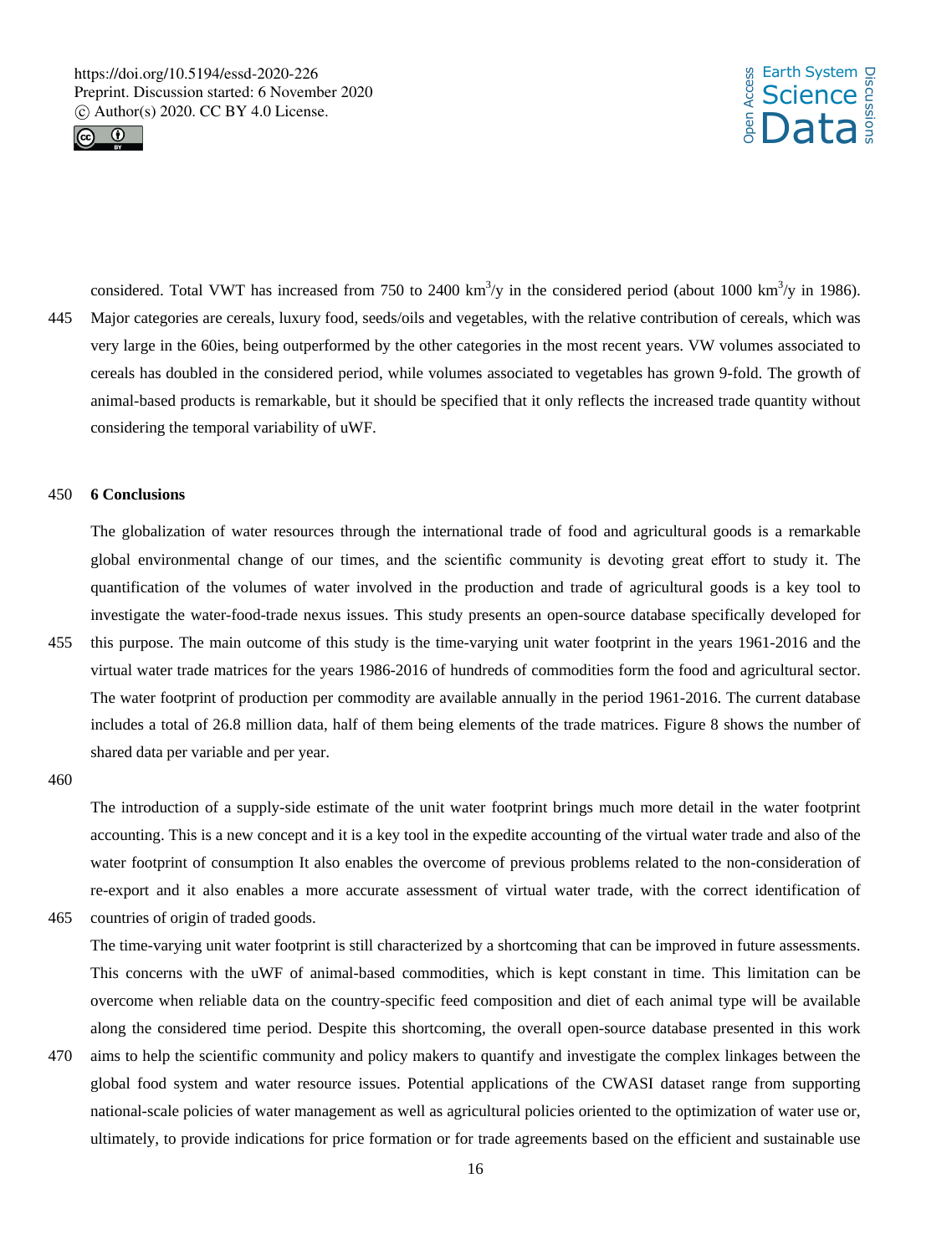



of water resources worldwide. The CWASI database is shared through the Zenodo online open-access repository 475 (Tamea et al., 2020) and it is planned to be improved and updated in the future, capitalizing contributions from the overall scientific community.

## **Data availability**

Data are available on the Zenodo repository at doi.org/10.5281/zenodo.3987468 (Tamea et al., 2020).

# **Author contribution**

480 ST, MT and IS analysed the data, developed the codes, and organized the dataset. All authors designed the methods and FL supervised the work, ST prepared the manuscript with contributions from all co-authors.

# **Competing interests**

The authors declare not to have competing interests.

# 485 **Acknowledgments**

The authors acknowledge funding support provided by the European Research Council (ERC) through the project "Coping with water scarcity in a globalized world" (ERC-2014 CoG, project 647473). Information about project, data and results may be found at the web site https://watertofood.org/data. Giuseppe Zaccaria is also acknowledged for early contributions on the data collection and organization. The authors declare to have no conflict of interests.

490

## **References**

- Allan, J.: Virtual water: A strategic resource Global solutions to regional deficits, Ground Water, 36 (4), 545–546, 1998.
- Carr, J. A., D'Odorico, P., Laio, F. and Ridolfi L.: Recent history and geography of virtual water trade, PLoS ONE, 8, 495 2, e55825, doi: 10.1371/journal.pone.0055825, 2013.
	- Dalin, C., Konar, M., Hanasaki, N., Rinaldo, A., and Rodriguez-Iturbe, I.: Evolution of the global virtual water trade network, Proc. Natl. Acad. Sci. USA, 109(16), 5989–5994, doi: 10.1073/pnas.1203176109, 2012.
	- Dietzenbacher, E., Ignacio Cazcarro, I., Arto, I.: Towards a more effective climate policy on international trade, Nature Comm. 11, 1130, doi: 10.1038/s41467-020-14837-5, 2020.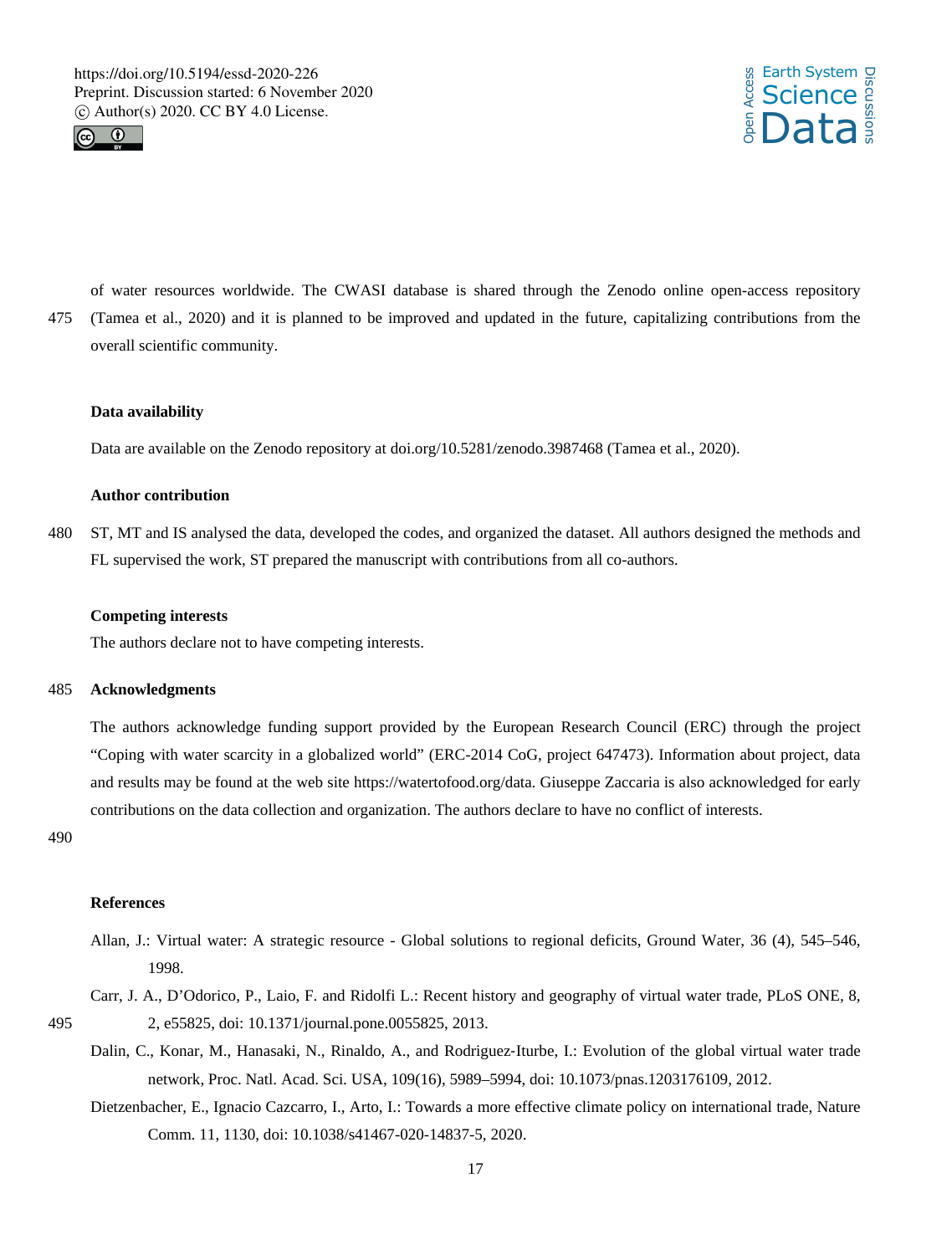



- 500 D'Odorico, P., Carr, J., Dalin, C., Dell'Angelo, J., Konar, M., Laio, F., Ridolfi, L., Rosa, L., Suweis, S., Tamea, S., Tuninetti, M.: Global virtual water trade and the hydrological cycle: patterns, drivers, and socio-environmental impacts, Environ. Res. Lett., 14, 5, 053001, doi: 10.1088/1748-9326/ab05f4, 2019.
	- Duarte, R., Yang, H.: Input–Output and Water: Introduction to the Special Issue, Econ. Syst. Res., 23, 341–351. doi: 10.1080/09535314.2011.638277, 2011
- 505 FAO: Technical Conversion Factors for Agricultural Commodities, Food and Agricultural Organization. Available online at: www.fao.org/fileadmin/templates/ess/documents/methodology/tcf.pdf, 2013.
	- FAOSTAT: Online database of the Food and Agriculture Organization. Available online at: http://www.fao.org/faostat/en/#home. Accessed on 12-16/07/2018, 2018.
- Feng, K., Chapagain, A., Suh, S., Pfister, S., Hubacek, K: comparison of bottom-up and top-down approaches to 510 calculating the water footprint of nations, Econ Syst Res, 23, 4, 371-385, doi: 10.1080/09535314.2011.638276, 2011.

Gehlhar, M.: Reconciling bilateral trade data for use in GTAP, GTAP Technical paper, n.10, 1996.

- Geschke, A., Hadjikakou, M.: Virtual laboratories and MRIO analysis an introduction, Econ. Syst. Res., 29, 2, 143- 157, doi: 10.1080/09535314.2017.1318828, 2017.
- 515 Hoekstra, A.: Water footprint assessment: evolvement of a new research field, Water Resour. Manage., 31, 3061-3081, doi: 10.1007/s11269-017-1618-5, 2017.
	- Hoekstra, A., Chapagain, A., Aldaya, M, and Mekonnen, M.: The Water Footprint Assessment Manual: Setting the Global Standard, Earthscan, London, 2011.
- Hoekstra, A., Chapagain, A. K.: Globalization of water: Sharing the planet's freshwater resources. Oxford, UK: 520 Blackwell Publishing, 2008.
	- Hoekstra, A., Chapagain, A.: Water footprint of nations: Water use by people as a function of their consumption pattern, Water Resour. Manage., 21 (1), 35-48, doi: 10.1007/s11269-006-9039-x, 2007.
- Hubacek, K., Feng, K.: Comparing apples and oranges: Some confusion about using and interpreting physical trade matrices versus multi-regional input–output analysis, Land Use Policy, 50, 194-201, doi: 525 10.1016/j.landusepol.2015.09.022,, 2016
	- Kastner, T., Kastner, M., Nonhebel, S.: Tracing distant environmental impacts of agricultural products from a consumer perspective, Ecol. Econ., 70 (6), 1032-1040, doi: 10.1016/j.ecolecon.2011.01.012, 2011.
	- Konar, M., Dalin, C., Suweis, S., Hanasaki, N., Rinaldo, A., and Rodriguez‐Iturbe, I.: Water for food: The global virtual water trade network, Water Resour. Res., 47, W05520, doi: 10.1029/2010WR010307, 2011.
- 530 Lenzen, M., Moran, D., Kanemoto, K., Geschke, A.: Building EORA: a multi-region Input–Output database at high country and sector resolution, Econ Syst Res, 25, doi: 10.1080/09535314.2013.769938, 2013.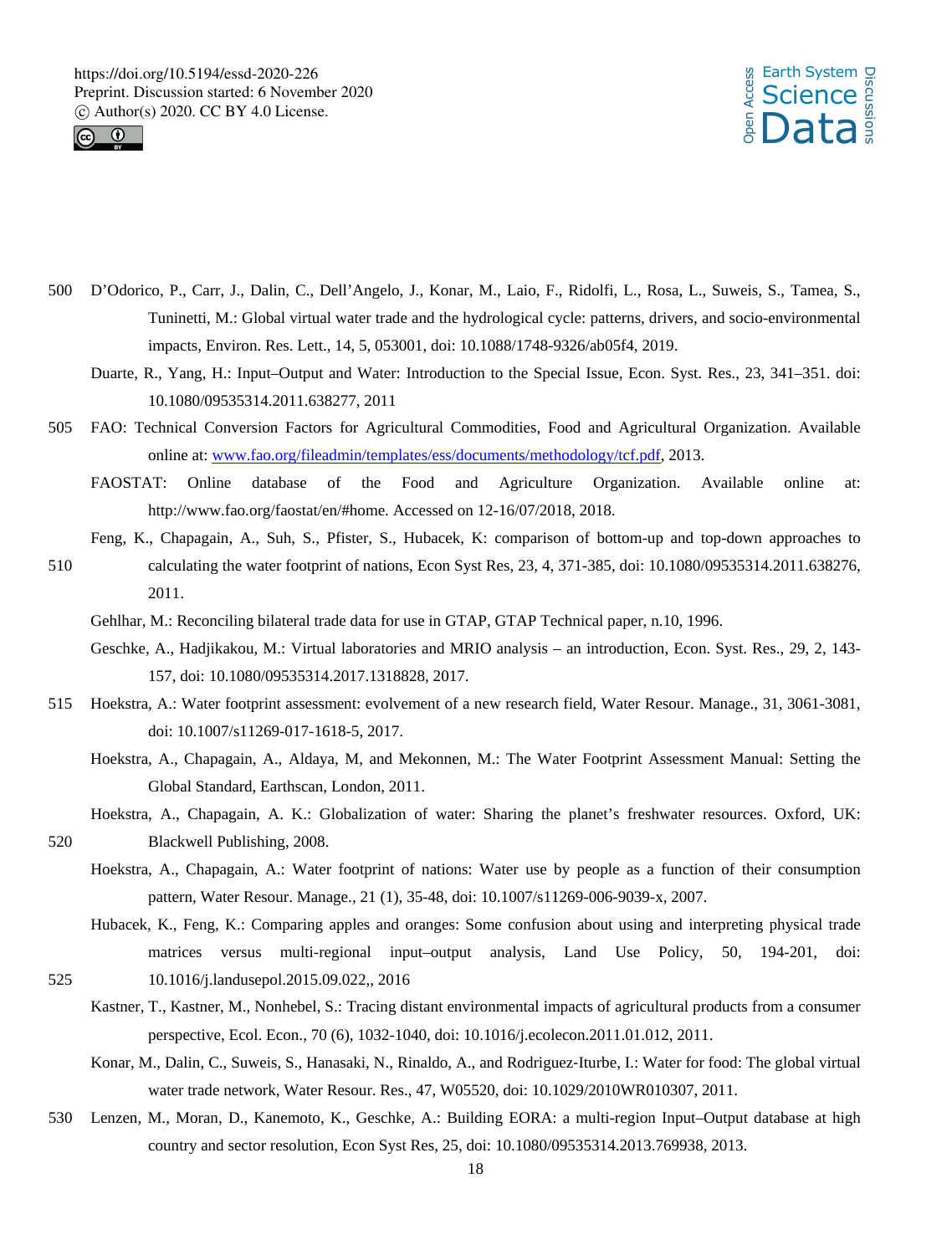



- Mekonnen, M., and Hoekstra, A.: The green, blue and grey water footprint of crops and derived crop products, Value of Water Research Report Series, n. 47, UNESCO-IHE Delft, the Netherlands, 2010a.
- Mekonnen, M., and Hoekstra, A.: The green, blue and grey water footprint of farm animals and animal products, Value 535 of Water Research Report Series, n.48, UNESCO-IHE Delft, the Netherlands, 2010b.
	- Mekonnen, M., and Hoekstra, A.: A global assessment of the water footprint of farm animal products, Ecosystems, 15, 401–415, doi: 10.1007/s10021-011-9517-8, 2012.
	- Miller, R. E., and Blair, P. D.: Input-Output Analysis: Foundations and Extensions, Cambridge University Press, 2009.
- Pfister, S., Bayer, P., Koehler, A., and Hellweg, S.: Environmental impacts of water use in global crop production: 540 hotspots and trade-offs with land use, Environ. Sci. Technol., 45, 5761-5768, doi: 10.1021/es1041755, 2011.
	- Pfister, S. and Bayer, P.: Monthly water stress: spatially and temporally explicit consumptive water footprint of global crop production, J. Clean. Prod., 73, 52-62, doi: 10.1016/j.jclepro.2013.11.031, 2014.
	- Pfister, S., Vionnet, S., Levova, T., Humbert, S.: Ecoinvent 3: assessing water use in LCA and facilitating water footprinting, Int. J. Life Cycle Assess., 21, 1349–1360, doi: 10.1007/s11367-015-0937-0, 2016.
- 545 Stadler, K., Wood, R., Bulavskaya, T., Södersten, C. J., Simas, M., Schmidt, S., ... and Giljum, S.: EXIOBASE 3: Developing a time series of detailed environmentally extended multi-regional input-output tables, Journal of Industrial Ecology, 22(3), 502-515, doi: 10.1111/jiec.12715, 2018.
	- SEI: A vision for Trase: 2016-2020, A report on TRASE (Transparency for Sustainable Economies), Stockholm Environment Institute and Global Canopy Programme. Available online at https://trase.earth/, 2019.
- 550 Tamea, S., Soligno, I., Tuninetti, M., and Laio, F.: CWASI database of virtual water trade and consumptive water footprint of agricultural products. Zenodo repository. Dataset accessed on 10/08/2020 at http://dx.doi.org/10.5281/zenodo.3987468, 2020.
	- Tukker, A., Dietzenbacher, E.: Global Multiregional Input-Output frameworks: an introduction and outlook, Economic Systems Research, 25, 1, 1–19, doi: 10.1080/09535314.2012.761179, 2013.
- 555 Tuninetti, M., Tamea, S., D'Odorico, P., Laio, F., and Ridolfi, L.: Global sensitivity of high‐resolution estimates of crop water footprint, Water Resour. Res., 51 (10), 8257-8272, doi: 10.1002/2015WR017148, 2015.
	- Tuninetti, M., Tamea, S., Laio, F., and Ridolfi, L.: A Fast Track approach to deal with the temporal dimension of crop water footprint, Environ. Res. Lett., 12 (7), 074010, doi: 10.1088/1748-9326/aa6b09, 2017.

560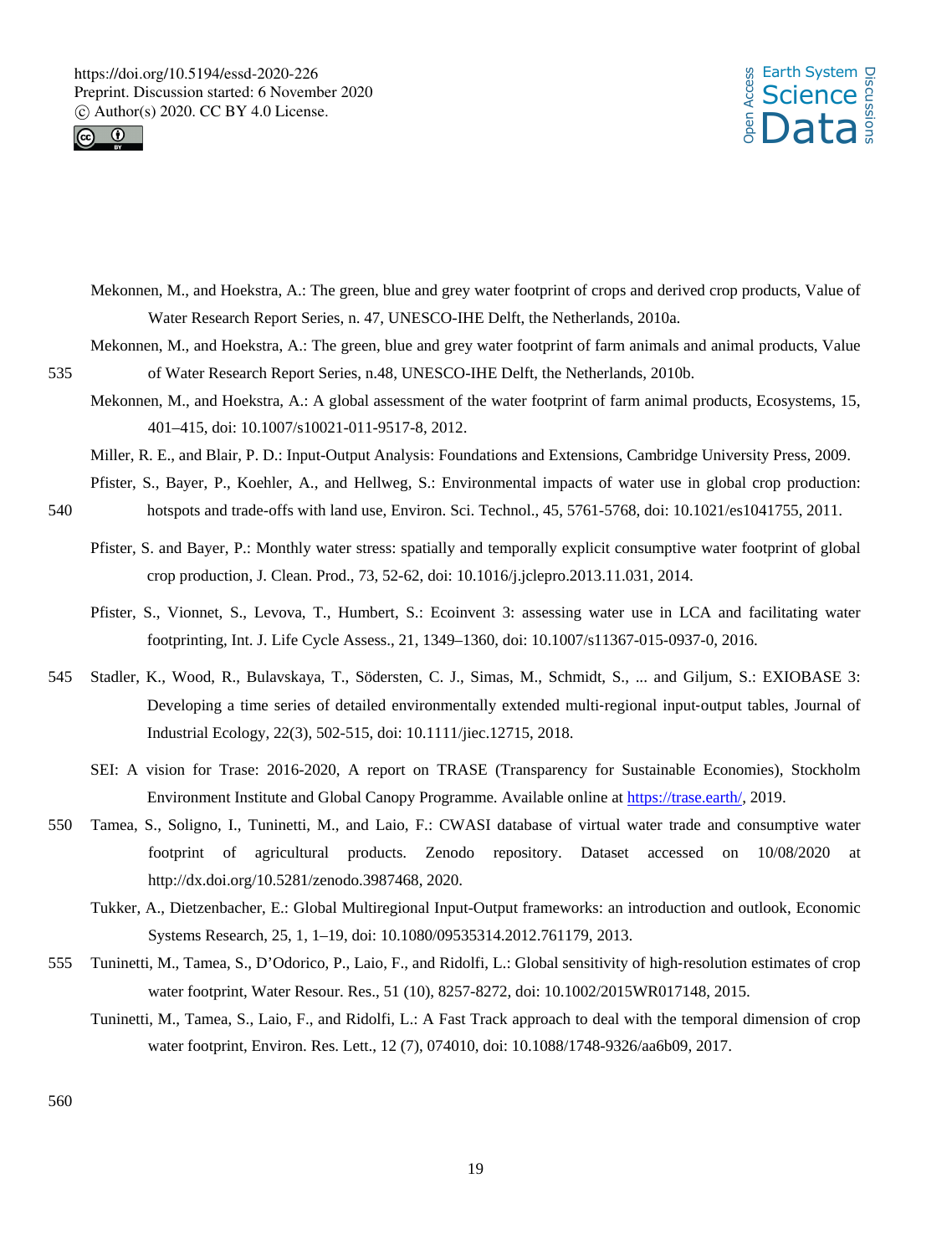



# **Figures**



**Figure 1: Commodities considered in the analysis, split into 9 categories: number of items in the trade and production**  565 **dataset. Icons from Flaticon.com.**



**Figure 2: Number of single and double records per reporting country (including all partners, all items and all years). Right axis indicates the country-specific Reliability Index averaged over all items in 3 separate years.**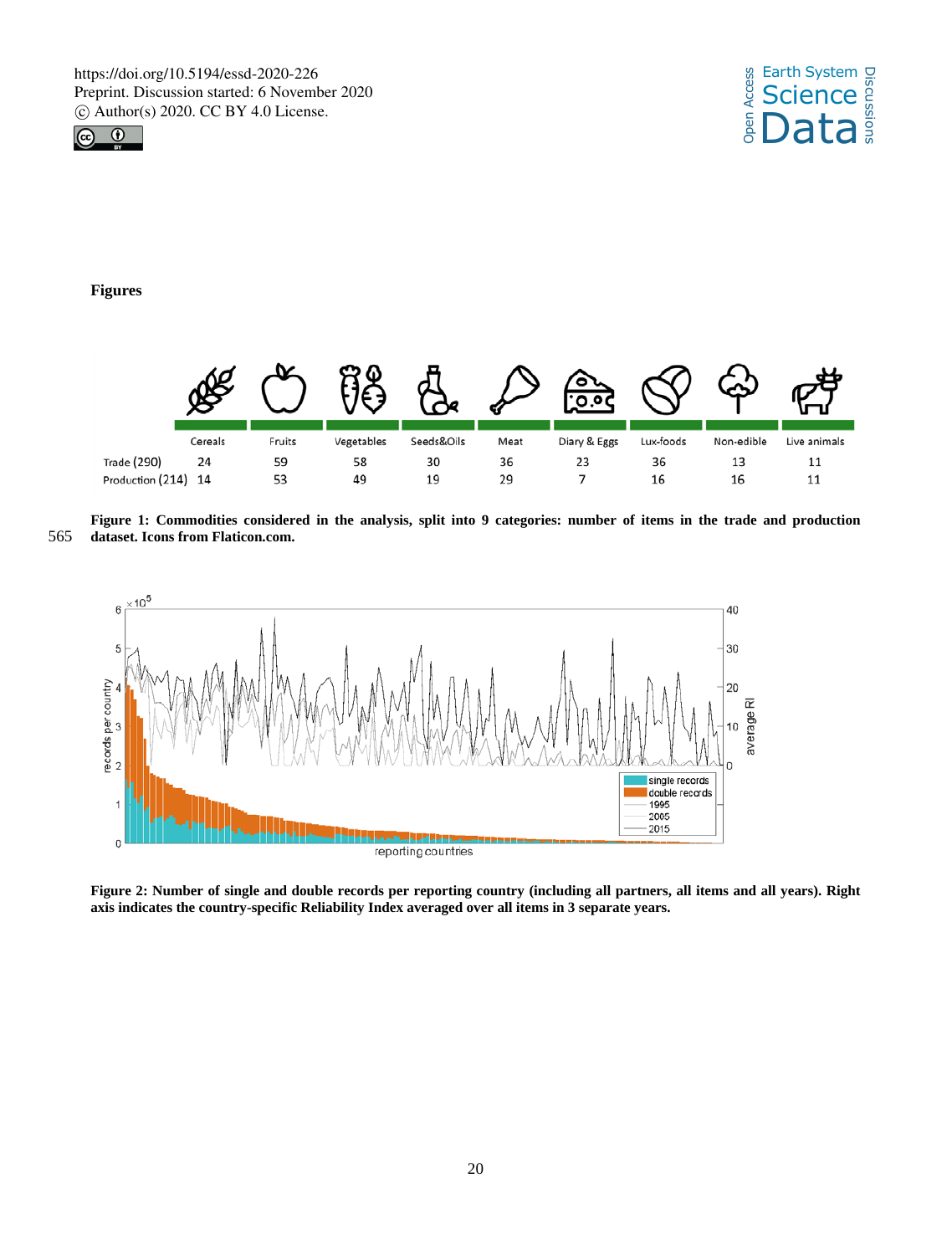

570





**Figure 3: Production-weighted global uWFs along the period 1961-2016 for wheat, beans, oranges and cotton.**



**Figure 4: Relative change (in m3/ton) in the uWFp of wheat in 1961 (left) and 2016 (right) with respect to the average in**  575 **1996-2005, using identical color ranges: red/blue colors identify higher/lower values and color intensity scales with change values. (Maps created with Matlab® R14 software, Mapping Toolbox v.2.0.3).**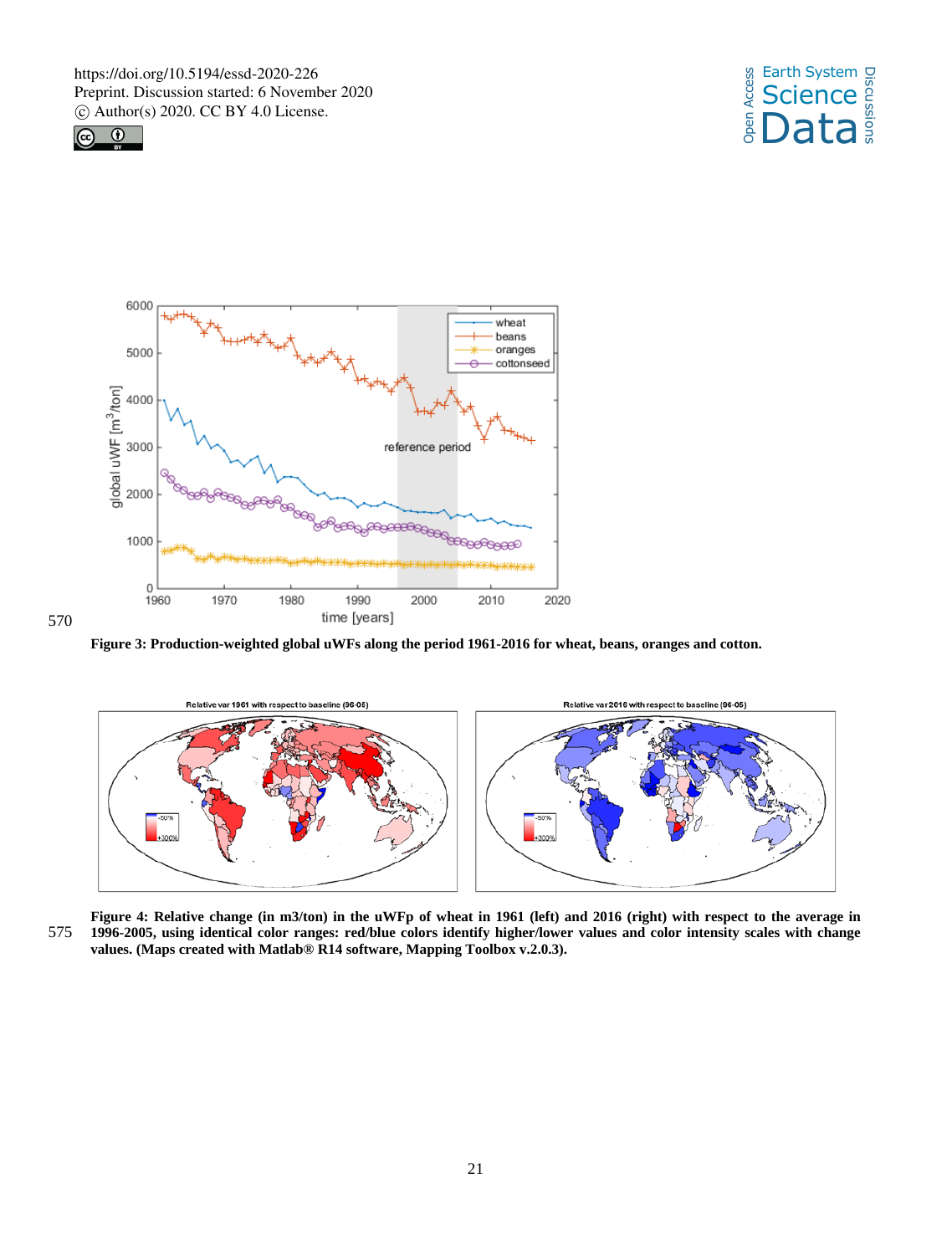





**Figure 5: Percentage difference between the uWF of production and supply of wheat (a) and soybean (b) in year 2016,**  580 **calculated as the difference between uWFs and uWFp, normalized by uWFs. Bold green countries do not produce the crop; hence they only have a supply-side uWF. (Maps created with Microsoft Power Map for Excel, © Microsoft).**



**Figure 6: Temporal variability of uWF indexes weighted with agricultural production (solid) and export (with dots) in year**  585 **2000, aggregated across all goods (left), and (right) split into the 9 categories of goods.**